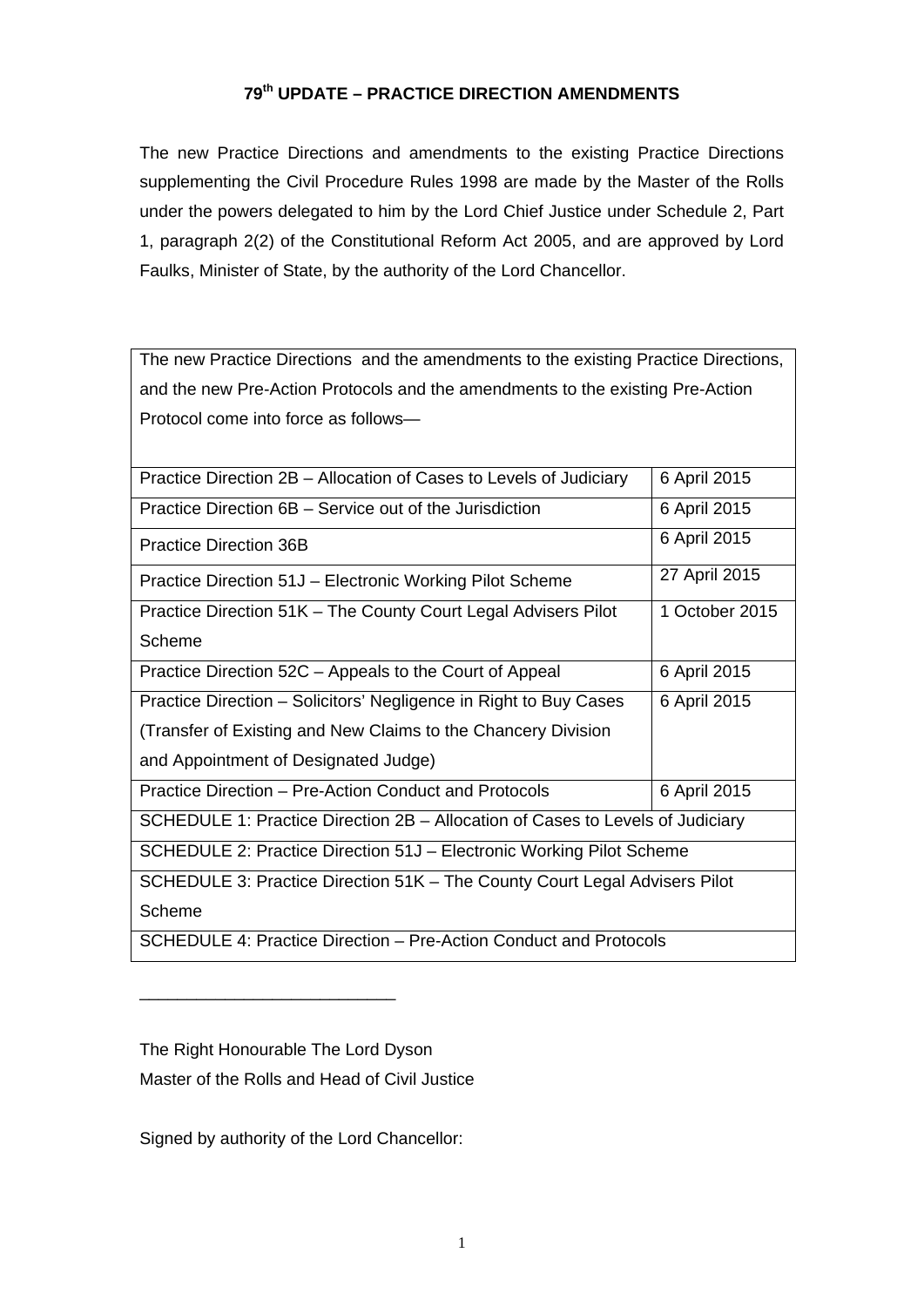Minister of State Ministry of Justice

\_\_\_\_\_\_\_\_\_\_\_\_\_\_\_\_\_\_\_\_\_\_\_\_\_\_\_\_

# **PRACTICE DIRECTION 2B – ALLOCATION OF CASES TO LEVELS OF JUDICIARY**

1) For Practice Direction 2B – Allocation of Cases to Levels of Judiciary, substitute the revised Practice Direction 2B as set out in Schedule 1 to this instrument.

### **PRACTICE DIRECTION 6B – SERVICE OUT OF THE JURISDICTION**

2) In paragraph 3.1, for subparagraph (12) substitute—

"(12) A claim is made in respect of a trust which is created by the operation of a statute, or by a written instrument, or created orally and evidenced in writing, and which is governed by the law of England and Wales.

(12A) A claim is made in respect of a trust which is created by the operation of a statute, or by a written instrument, or created orally and evidenced in writing, and which provides that jurisdiction in respect of such a claim shall be conferred upon the courts of England and Wales.".

#### **PRACTICE DIRECTION 36B**

3) Omit Practice Direction 36B.

### **PRACTICE DIRECTION 51J – ELECTRONIC WORKING PILOT SCHEME**

4) After Practice Direction 51I, insert Practice Direction 51J (The Electronic Working Pilot Scheme), set out in Schedule 2 to this instrument.

# **PRACTICE DIRECTION 51K – THE COUNTY COURT LEGAL ADVISERS PILOT SCHEME**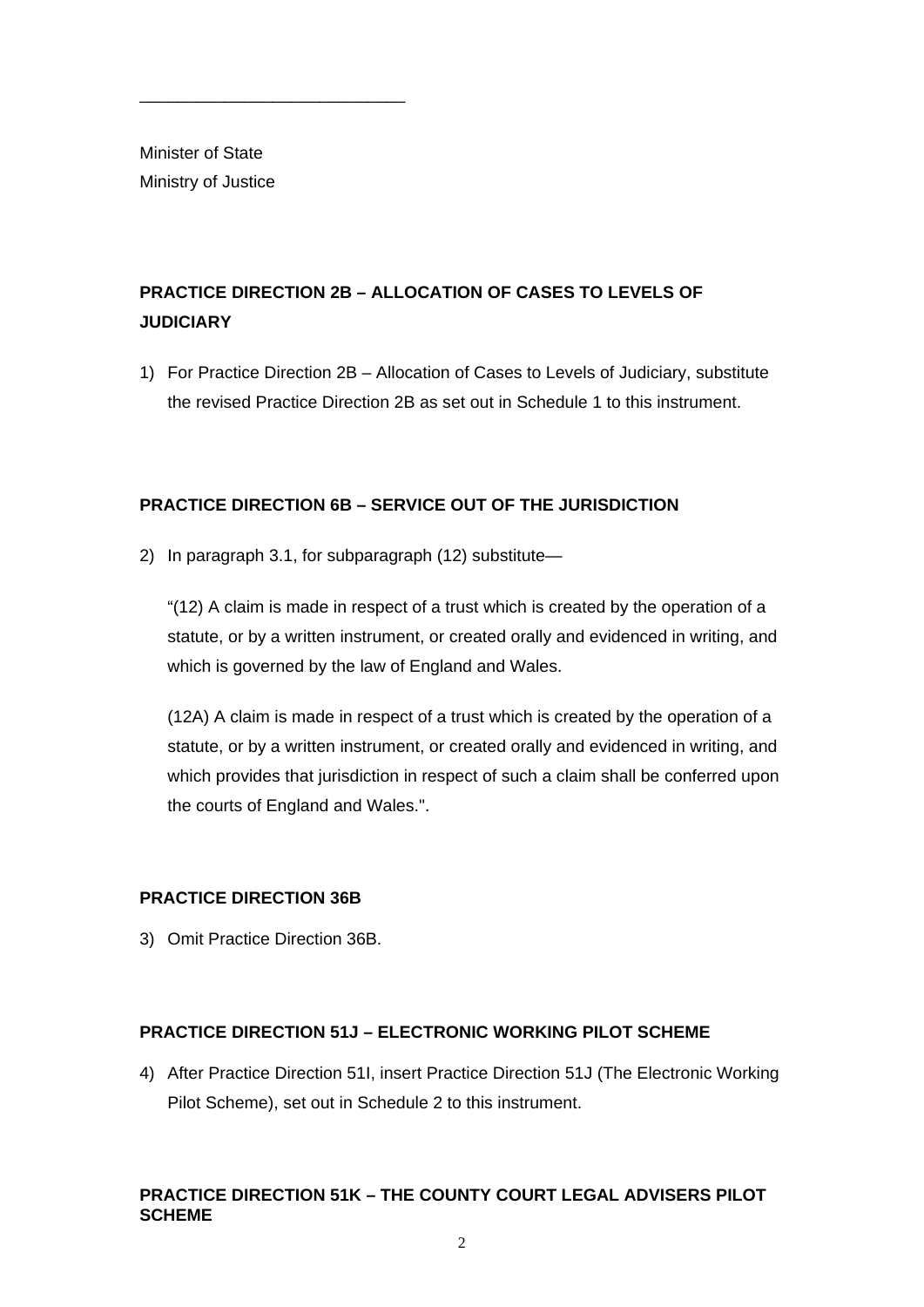5) After Practice Direction 51J, insert Practice Direction 51K (The County Court Legal Advisers Pilot Scheme), set out in Schedule 3 to this instrument.

# **PRACTICE DIRECTION 52C – APPEALS TO THE COURT OF APPEAL**

6) For paragraph 19 substitute—

"**Respondents actions when served with the appellant's notice** 

- 19.
- (1)
- (a) If the appellant seeks permission to appeal a respondent is permitted, and is encouraged, within 14 days of service of the appellant's notice or skeleton argument if later to file and serve upon the appellant and any other respondent a brief statement of any reasons why permission should be refused, in whole or in part.
- (b) The statement should be not more than 3 pages long, and should be directed to the relevant threshold test for the grant of permission to appeal. The statement must also comply with paragraph 31(1)(b).
- (c) The statement should identify issues to which the appeal should be limited, and any conditions to which the appeal should be subject (see Rule 52.3(7)).
- (2)
- (a) If the appellant makes any application in addition to an application for permission to appeal (such as a stay of execution, an injunction pending appeal or an extension of time for appeal) a respondent should include in its written statement under paragraph 19(1)(a) any reasons why that application should be refused or granted only on terms.
- (b) If, exceptionally, a respondent wishes to rely upon evidence for that purpose its evidence should be included in its written statement, supported by a statement of truth, or filed and served upon the appellant and any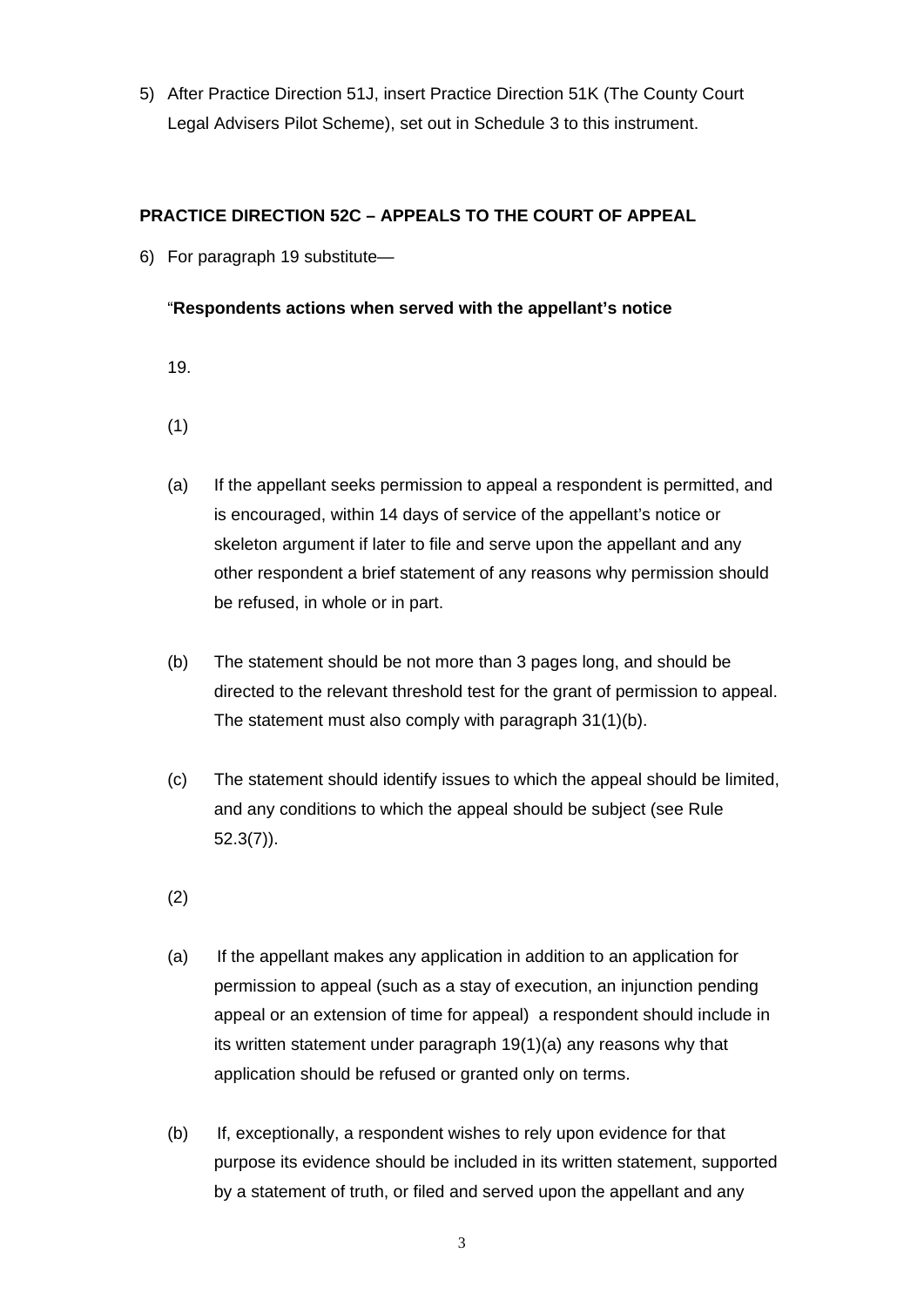other respondent at the same time as its written statement under paragraph 19(1)(a).".

 (3) Unless the court directs otherwise, a respondent need take no further steps when served with an appellant's notice prior to being notified that permission to appeal has been granted.".

7) For paragraph 20(1) substitute—

 "(1) There will normally be no order for the recovery of the costs of a respondent's written statement. In most cases an application for permission to appeal will be determined without the need for the respondent to attend a hearing. In such circumstances an order for costs will not normally be made in favour of a respondent who voluntarily attends a hearing.".

# **PRACTICE DIRECTION – SOLICITORS' NEGLIGENCE IN RIGHT TO BUY CASES (TRANSFER OF EXISTING AND NEW CLAIMS TO THE CHANCERY DIVISION AND APPOINTMENT OF DESIGNATED JUDGE)**

- 8) In paragraphs 7.1 and 7.2, for the words "Mr Justice Sales", in each place his name appears, substitute "a judge nominated by the Chancellor".
- 9) In paragraph 8, for the words "Mr Justice Sales" substitute "a judge already so nominated".

# **PRACTICE DIRECTION – PRE-ACTION CONDUCT AND PROTOCOLS**

10) For Practice Direction - Pre-Action Protocols, substitute the new Practice Direction – Pre-Action Conduct and Protocols in Schedule 4 to this instrument.

# "**PRACTICE DIRECTION 2B – ALLOCATION OF CASES TO LEVELS OF JUDICIARY**

### **Contents of this Practice Direction**

#### **Title Number**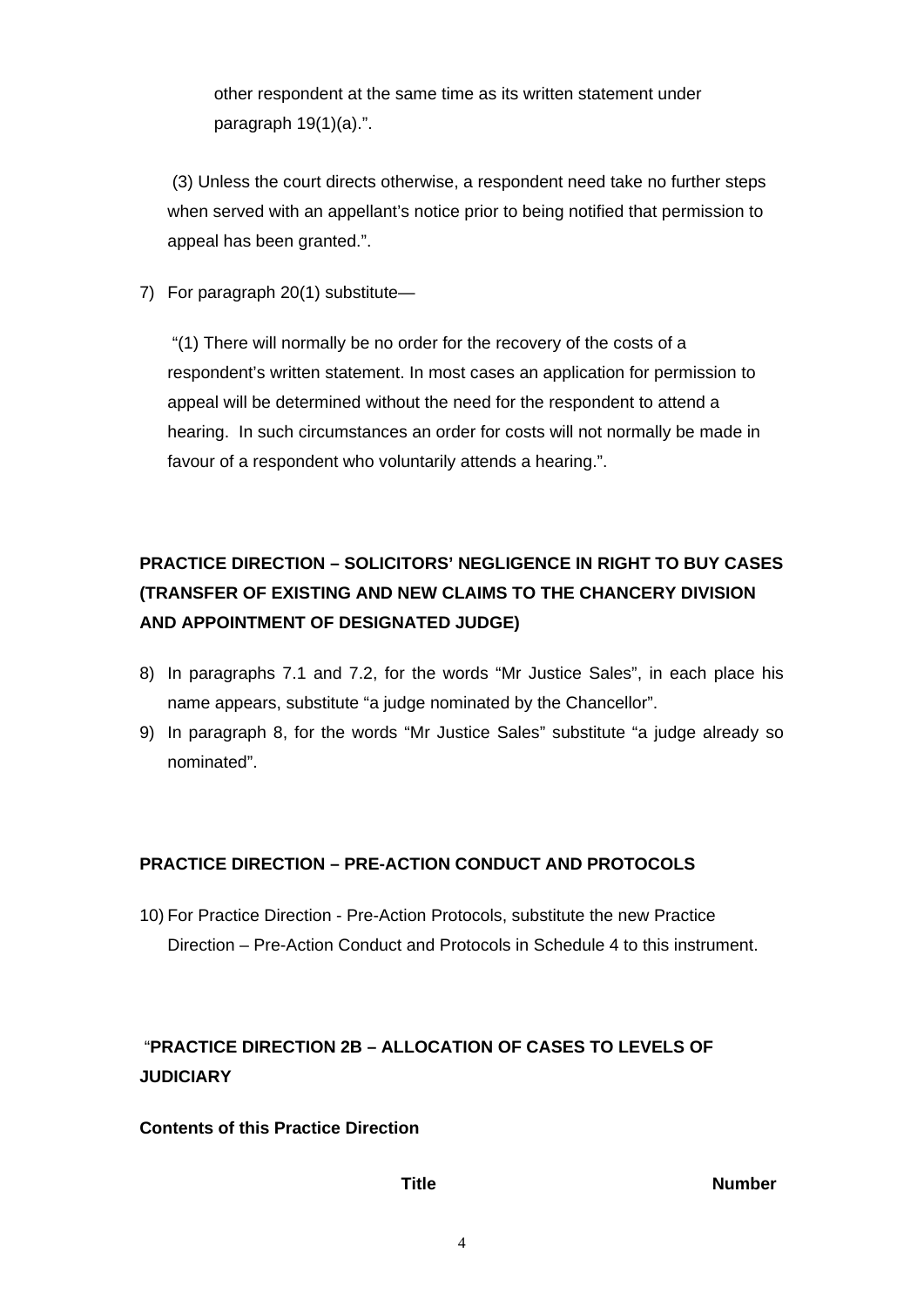| SECTION I - SCOPE AND INTERPRETATION                                               | Para, 1.1  |
|------------------------------------------------------------------------------------|------------|
| SECTION II - THE HIGH COURT                                                        |            |
| Injunctions, Pre-trial Orders and Interim Remedies                                 | Para. 2    |
| <b>Early Trials</b>                                                                | Para, 4.1  |
| Assignment of Claims to Masters and Transfer between Masters                       | Para. 6.1  |
| Freezing Orders: Cross Examination of Deponents about Assets                       | Para. 7    |
| Human Rights                                                                       | Para. 7A   |
| <b>Chancery Proceedings</b>                                                        | Para. 7B   |
| SECTION III - THE COUNTY COURT                                                     |            |
| Injunctions, Anti-social Behaviour Orders, Committal and Freezing Orders Para. 8.1 |            |
| <b>Homelessness Appeals</b>                                                        | Para. 9    |
| Other pre-trial Orders and Interim Remedies                                        | Para. 10.1 |
| Trials and Assessments of Damages                                                  | Para. 11.1 |
| <b>Other Proceedings</b>                                                           | Para. 12.1 |
| Distribution of Business between Circuit Judge and District Judge                  | Para. 13   |
| Human Rights                                                                       | Para. 15   |
| Appeals                                                                            | Para. 16   |

#### **SECTION I - SCOPE AND INTERPRETATION**

**1.1** Rule 2.4 provides that Judges, Masters and District Judges may exercise any function of the court except where an enactment, rule or practice direction provides otherwise. In respect of proceedings in the High Court, Section II of this Practice Direction sets out the matters over which Masters or District Judges do not have jurisdiction or which they may deal with only on certain conditions. References to Circuit Judges include Recorders and references to Masters and District Judges include Deputies.

**1.1A** Circuit Judges and District Judges may exercise any jurisdiction conferred on the County Court or on a judge of the County Court. Section III of this Practice Direction sets out the matters that will be allocated to a Circuit Judge as well as those that may, or will normally, be allocated to a District Judge.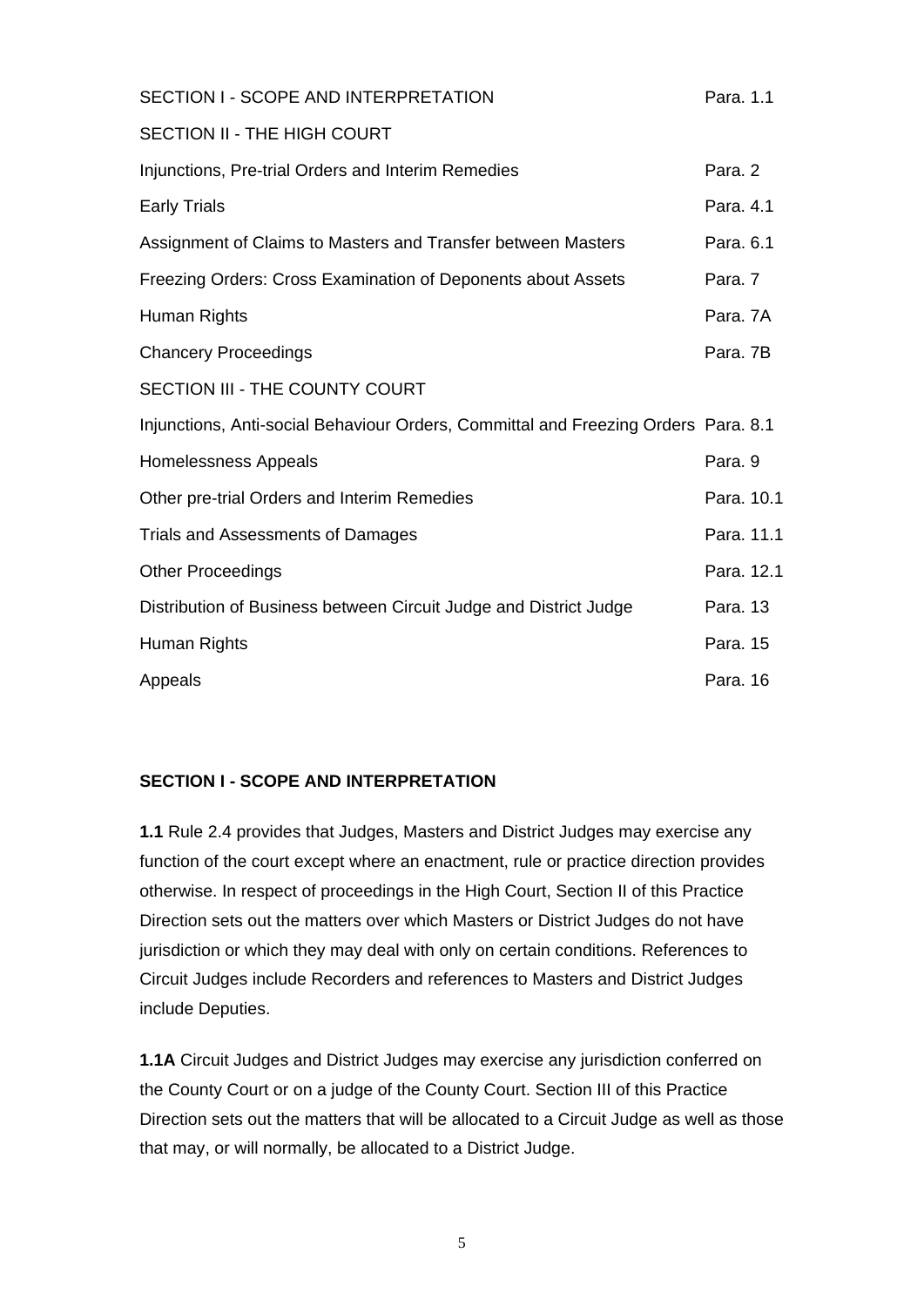**1.1B** This Practice Direction does not affect jurisdiction conferred by other enactments. Reference should also be made to other relevant Practice Directions (e.g. Part 24, paragraph 3 and Part 26, paragraphs 12.1-10). The jurisdiction conferred on Masters and District Judges by this Practice Direction shall be exercised in accordance with directions from time to time provided by the President of the Queen's Bench Division, the Chancellor of the High Court, the Presiding Judges, or the Chancery Supervising Judges.

**1.1C** This Practice Direction is not concerned with family proceedings. It is also not concerned with proceedings in the Family Division except to the extent that such proceedings can be dealt with in the Chancery Division or the Family Division, e.g. proceedings under the Inheritance (Provision for Family and Dependants) Act 1975 or under section 14 of the Trusts of Land and Appointment of Trustees Act 1996. District Judges (including District Judges of the Principal Registry of the Family Division) have jurisdiction to hear such proceedings, subject to any Direction given by the President of the Family Division

**1.2** Masters or District Judges who have jurisdiction to hear a matter or to whom a matter has been allocated, may refer that matter to a Judge instead of dealing with it themselves.

**1.3** For the purpose of this Practice Direction, in the County Court—

(a) 'Circuit Judge' means, in addition to a Circuit Judge, all judges of the Senior Courts, including retired and deputy judges of those courts, Recorders and Upper Tribunal judges (including the Senior President of Tribunals, Chamber Presidents, deputy Presidents of the Upper Tribunal and deputy judges of the Upper Tribunal, but excluding District Judges and District Judges (Magistrates' Courts)) and the Judge Advocate General; and

(b) 'District Judge' means all other Courts and tribunal judges, and High Court Officers (for example, Masters and Registrars), including deputy or temporary High Court Officers, who are judges of the County Court under section 5 of the County Courts Act 1984.

#### **SECTION II - THE HIGH COURT**

#### **Injunctions, Pre-trial Orders and Interim Remedies**

**2.** Search orders (rule 25.1(1)(h)), freezing orders (rule 25.1(1)(f)) and an ancillary order under rule 25.1(1)(g) may only be made by a Judge.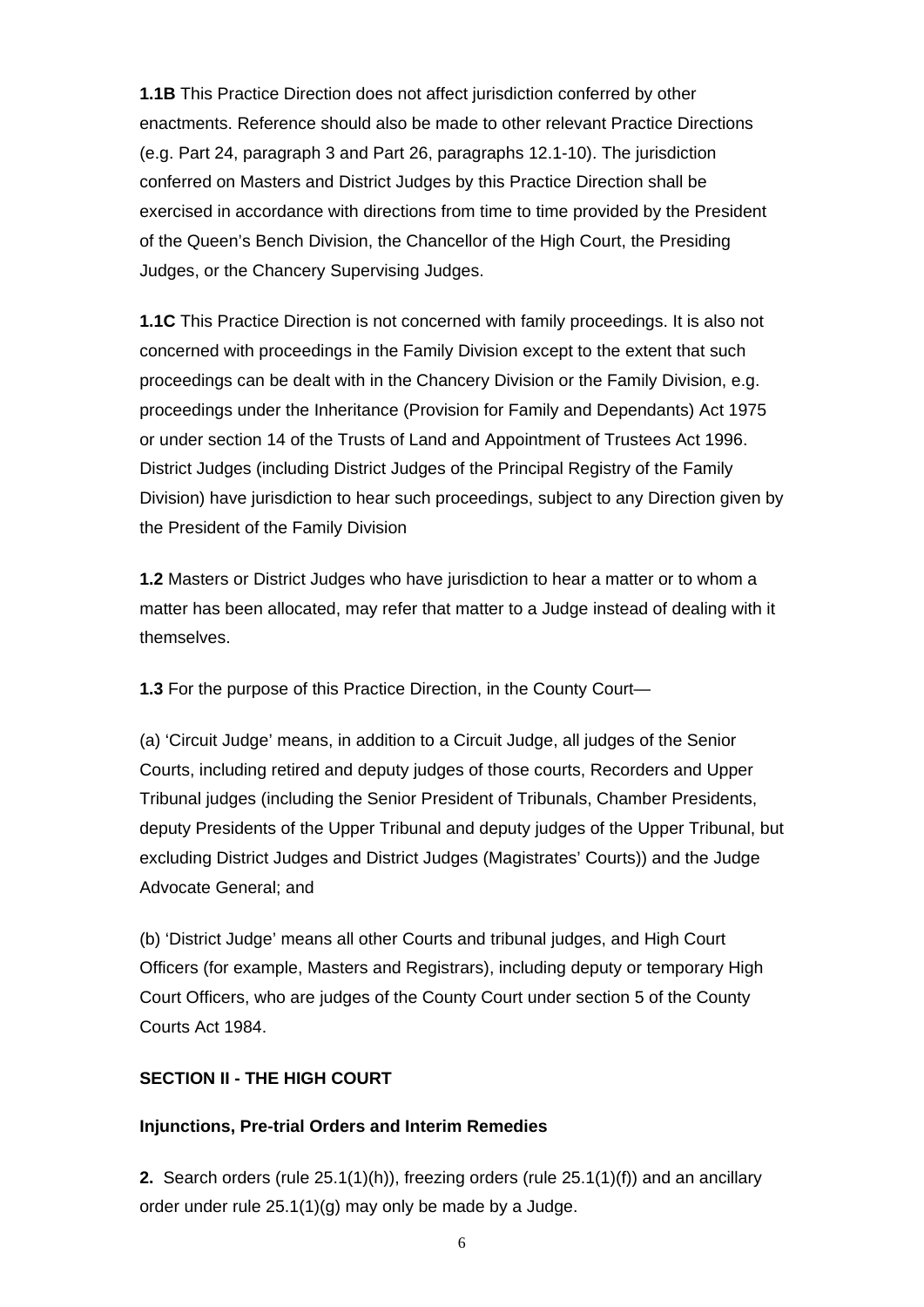**3.1** A Master or District Judge may not make orders or grant interim remedies-

(a) relating to the liberty of the subject;

(b) relating to criminal proceedings or matters except procedural applications in appeals to the High Court (including appeals by case stated) under any enactment;

(c) relating to a claim for judicial review, except that interim applications in claims for judicial review may be made to Masters of the Queen's Bench Division;

(d) relating to appeals from Masters or District Judges;

(e) in appeals against costs assessment under Parts 44 to 47, except on an appeal under rule 47.21 against the decision of an authorised court officer;

(f) in applications under section 42 of the Senior Courts Act 1981 by a person subject to a Civil or a Criminal or an All Proceedings Order (vexatious litigant) for permission to start or continue proceedings; or

(g) in applications under section 139 of the Mental Health Act 1983 for permission to bring proceedings against a person.

**3.1A** Notwithstanding the provisions of paragraph 3.1 a Master of the Crown Office or a Master of the Administrative Court may–

(a) make orders and grant interim remedies relating to claims for judicial review (including claims for judicial review relating to criminal causes, appeals under the Extradition Act 2003 and applications to vary bail conditions, provided the prosecutor does not oppose the variation);

(b) determine liability for costs and make summary assessments of costs in relation to claims for judicial review; and

(c) make orders and grant interim remedies relating to applications under section 42 of the Senior Courts Act 1981 for permission to start or continue claims for judicial review.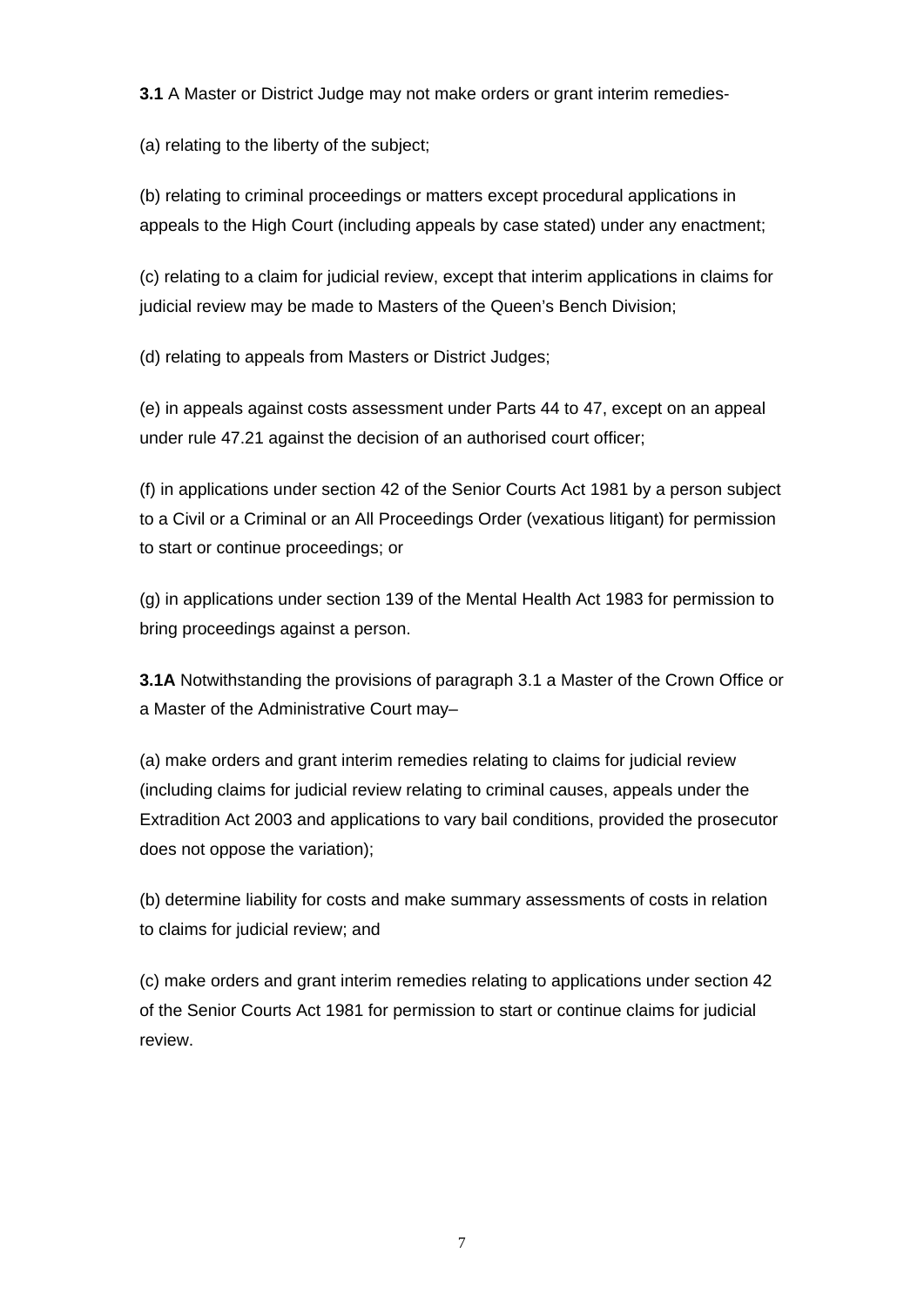# **Early Trials**

**4.1** A Master or District Judge may only give directions for early trial after consulting the Head of the relevant Division or a Judge nominated by the Head of Division.

### **Assignment of Claims to Masters and Transfer between Masters**

**6.1** The Senior Master and the Chief Master will make arrangements for proceedings to be assigned to individual Masters. They may vary such arrangements generally or in particular cases, for example, by transferring a case from a Master to whom it had been assigned to another Master.

**6.2** The fact that a case has been assigned to a particular Master does not prevent another Master from dealing with that case if circumstances require, whether at the request of the assigned Master or otherwise.

### **Freezing Orders: Cross Examination of Deponents about Assets**

**7** Where the court has made a freezing order under rule 25.1(f) and has ordered a person to make a witness statement or affidavit about his assets and to be crossexamined on its contents, unless the Judge directs otherwise, the cross-examination will take place before a Master or a District Judge, or if the Master or District Judge directs, before an examiner of the Court.

#### **Human Rights**

**7A** A deputy High Court Judge, a Master or District Judge may not try –

(1) a case in a claim made in respect of a judicial act under the Human Rights Act 1998, or

(2) a claim for a declaration of incompatibility in accordance with section 4 of the Human Rights Act 1998.

### **Chancery Proceedings**

**7B.1** In proceedings in the Chancery Division, a Master may not deal with the following without the consent of the Chancellor of the High Court–

(a) granting an indemnity for costs out of the assets of a company on the application of minority shareholders bringing a derivative action; or

(b) making orders in proceedings in the Patents Court except–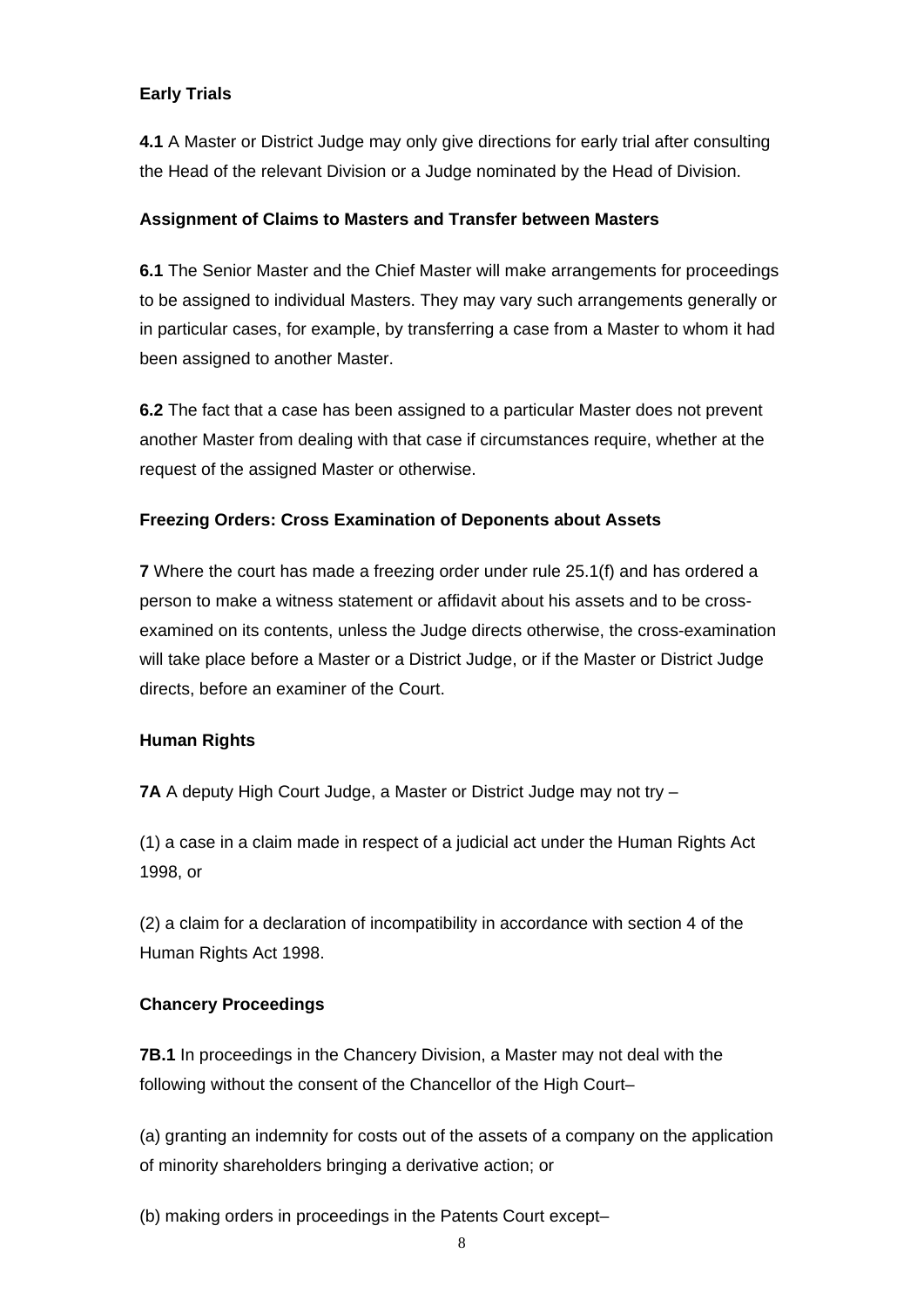(i) orders by way of settlement, except settlement of procedural disputes;

(ii) applications for extension of time;

- (iii) applications for permission to serve out of the jurisdiction;
- (iv) applications for security for costs;
- (v) other matters as directed by a judge of the court; and
- (vi) enforcement of money judgments.

**7B.2** In proceedings in the Chancery Division, a District Judge may not deal with the following without the consent of the Supervising Judge for the region in which the District Judge is sitting, or without the consent of their nominee–

(a) approving compromises (other than applications under the Inheritance (Provision for Family and Dependants) Act 1975) (i) on behalf of a person under disability where that person's interest in a fund, or if there is no fund, the maximum amount of the claim, exceeds £100,000 or any larger sum specified by the Chancellor of the High Court and (ii) on behalf of absent, unborn and unascertained persons;

(b) making final orders under section 1(1) of the Variation of Trusts Act 1958, except for the removal of protective trusts where the interest of the principal beneficiary has not failed or determined;

(c) giving permission to executors, administrators and trustees to bring or defend proceedings or to continue the prosecution or defence of proceedings, and granting an indemnity for costs out of the trust estate;

(d) granting an indemnity for costs out of the assets of a company on the application of minority shareholders bringing a derivative action;

(e) making an order for rectification, except for–

(i) rectification of the register under the Land Registration Act 1925; or

(ii) alteration or rectification of the register under the Land Registration Act 2002.

**7B.3** The consent of the Supervising Judge for a District Judge to deal with proceedings specified in paragraph 7B.2 may be given either in respect of an individual case, or in respect of the categories of cases listed at 7B.2(a) to (e). The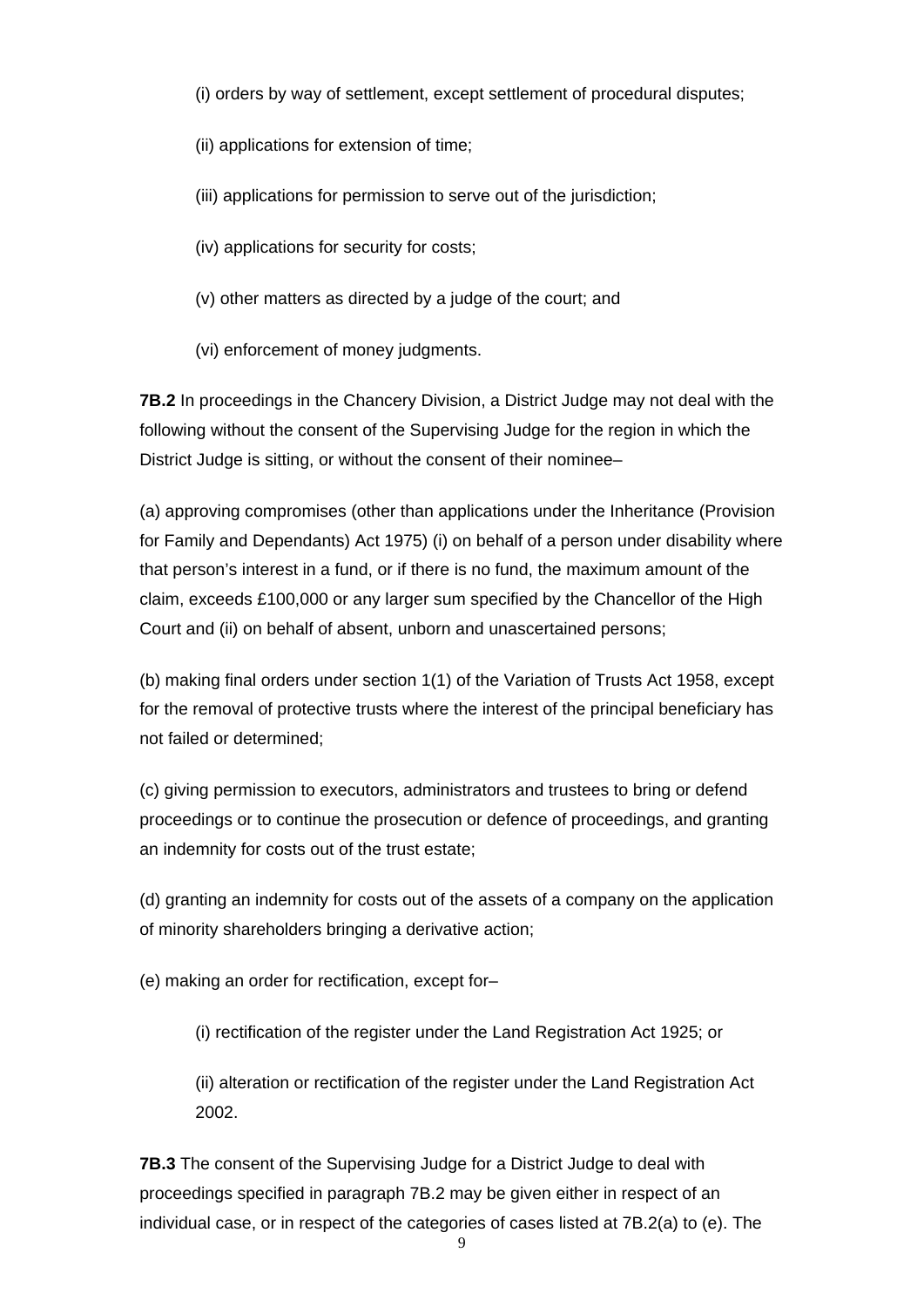consent of the Supervising Judge's nominee may only be given in respect of an individual case.

**7B.4** Where a winding-up order has been made against a company, any proceedings against the company by or on behalf of debenture holders may be dealt with, at the Royal Courts of Justice, by a Registrar and, in a District Registry with insolvency jurisdiction, by a District Judge.

### **SECTION III - THE COUNTY COURT**

#### **Injunctions, Anti-social Behaviour Orders, Committal and Freezing Orders**

**8.1** Applications for orders and interim applications which may not be made or granted by a District Judge in the High Court may not be allocated to a District Judge in the County Court. In the first instance, the following applications for orders and interim remedies will be allocated to a District Judge—

(a) proceedings which have been allocated to a District Judge pursuant to paragraph 11.1 below;

(b) injunctions sought in money claims which have not yet been allocated to a track and the amount claimed does not exceed the fast track financial limit;

(c) injunctions that are to be made under any of the following provisions –

(i) section 153A, 153B or 153D of the Housing Act 1996;

(ii) section 3 of the Protection from Harassment Act 1997;

(iii) sections 34, 40 or 41 of the Policing and Crime Act 2009; or

(iv) Part 1 of the Anti-Social Behaviour, Crime and Policing Act 2014.

**8.1A** An application for an order under –

(1) section 1B or 1D of the Crime and Disorder Act 1998 (anti-social behaviour);

(2) section 26A, 26B or 26C of the Anti-social Behaviour Act 2003 (parenting orders); and

(3) section 4 or 9 of the Violent Crime Reduction Act 2006 (drinking banning orders), may be allocated to a District Judge.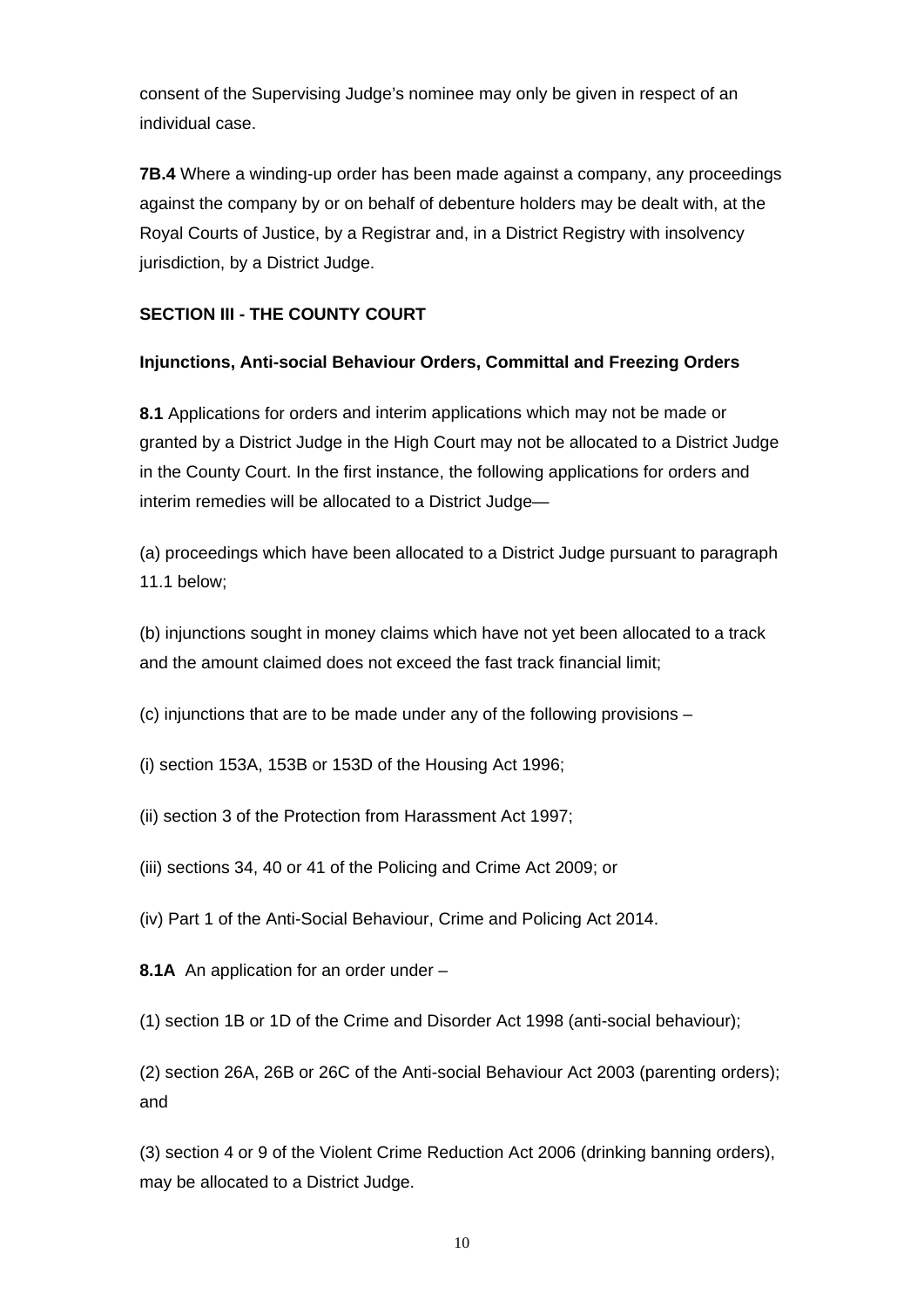**8.2** An application for an order varying or discharging an injunction or an undertaking given to the court may be allocated to a District Judge.

**8.3** Any proceedings in which the Court may make an order committing a person to prison or attach a power of arrest to an injunction or remand a person will be allocated to a Circuit Judge, unless the order, power of arrest or remand is made pursuant to section 23 of the Attachment of Earnings Act 1971, section 14 and section 118 (but only in relation to proceedings before a District Judge) of the County Courts Act 1984, sections 153C,153D and 154-158 of and Schedule 15 to the Housing Act 1996; sections 36, 40-45 and 48 of, and Schedule 5 to, the Policing and Crime Act 2009, or Part 1 of the Anti-social Behaviour, Crime and Policing Act 2014, and the relevant rules.

### **8.4**

(1) An application for a freezing order will be allocated to a Circuit Judge authorised for the purpose by the Master of the Rolls or the Deputy Head of Civil Justice.

(2) If a Circuit Judge makes a freezing order, paragraph 7 applies as appropriate.

#### **Homelessness Appeals**

**9** Appeals under section 204 or section 204A of the Housing Act 1996 will be allocated to a Circuit Judge.

#### **Other pre-trial Orders and Interim Remedies**

**10** The proceedings specified paragraph 3.1(d) and (e) above will be allocated to a Circuit Judge.

#### **Trials and Assessments of Damages**

**11.1** The following proceedings referred to in paragraph 8.1(a) will normally be allocated to a District Judge—

(a) any claim which has been allocated to the small claims track or fast track or which is treated as being allocated to the multi-track under rule 8.9(c), or any claim referred to in the table at Section B of Practice Direction 8A, except claims:

(i) under Part I of the Landlord and Tenant Act 1927;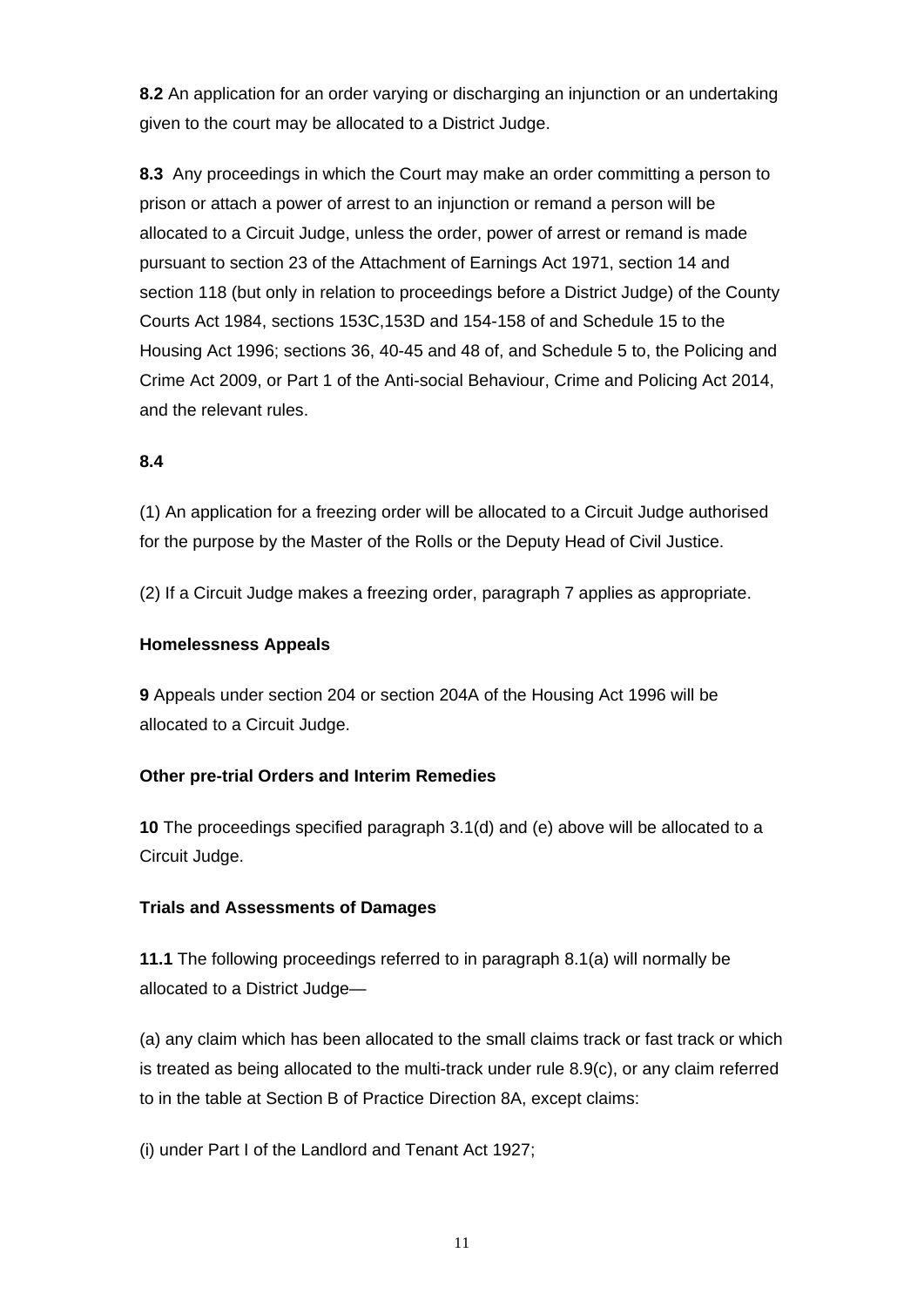(ii) for a new tenancy under section 24 or for the termination of a tenancy under section 29(2) of the Landlord and Tenant Act 1954;

(iii) for an order under section 38 or 40 of the Landlord and Tenant Act 1987;

(iv) under paragraph 26 or 27 of Schedule 11 to or section 27 of the Agricultural Holdings Act 1986;

(v) under section 45(2) of the Matrimonial Causes Act 1973 for a declaration of legitimation by virtue of the Legitimacy Act 1976;

(vi) under section 35, 38 or 40 of the Fair Trading Act 1973; or

(vii) under Part II of the Mental Health Act 1983.

(b) proceedings for the recovery of land, proceedings under section 82A(2) of the Housing Act 1985 or section 6A(2) of the Housing Act 1988 (demotion claims) or proceedings in the County Court under Chapter 1A of the Housing Act 1996 (demoted tenancies);

(c) the assessment of damages or other sum due to a party under a judgment without any financial limit; and

(d) any other proceedings with the direction or permission of the Designated Civil Judge or Supervising Judge or Supervising Judge's nominee.

### **11.2**

(1) A case allocated to the small claims track may only be assigned to a Circuit Judge to hear with their consent.

(2) A case may only be referred to a Circuit Judge under section 65 of the County Courts Act 1984 with their consent.

### **Other proceedings**

**12**

(1) Proceedings under the following enactments will be allocated to a Circuit Judge—

(a) sections 29 and 30 of the Literary and Scientific Institutions Act 1854;

(b) the Bankers Books Evidence Act 1879;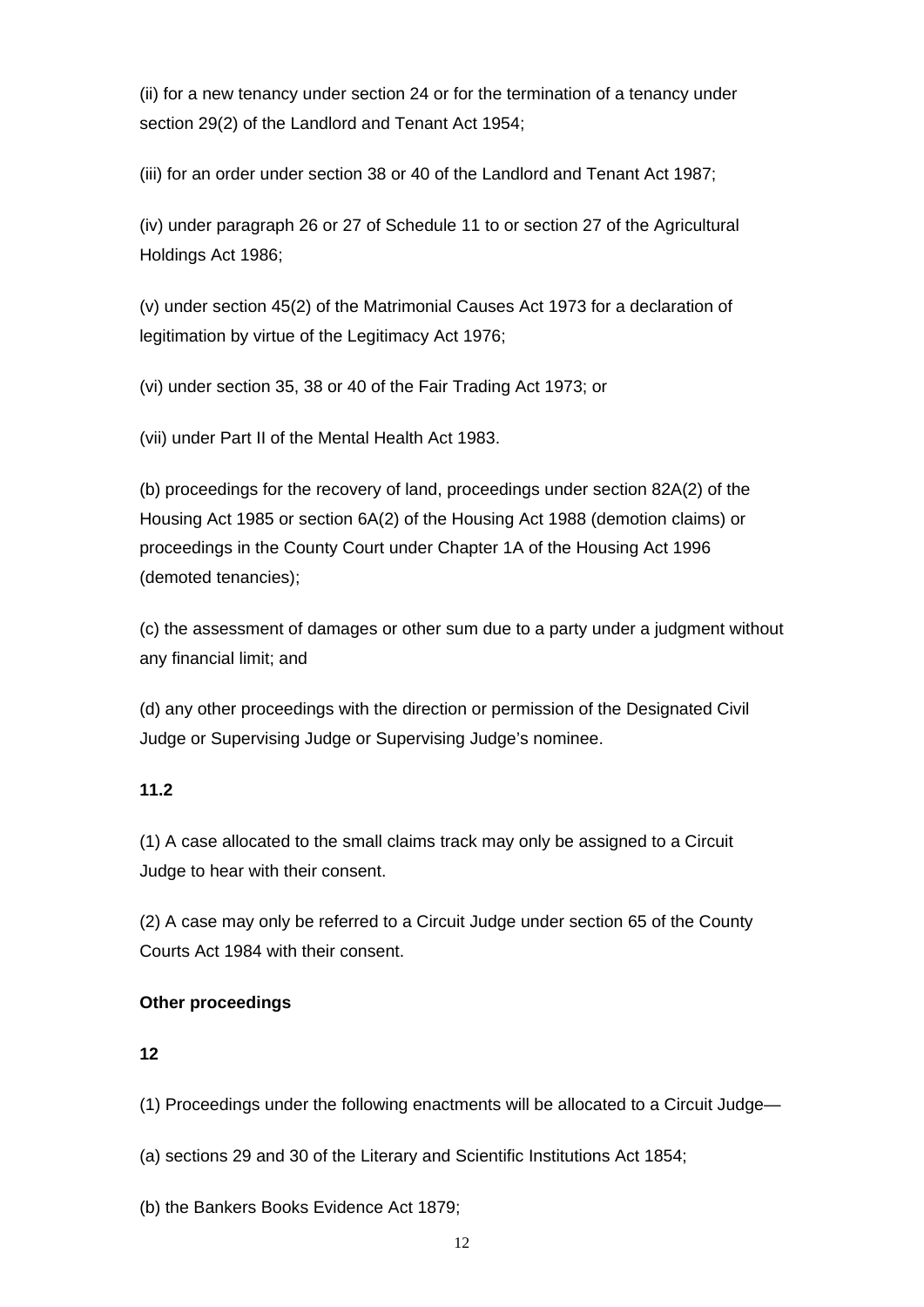- (c) section 1 of the Law of Distress Amendment Act 1895;
- (d) the Stannaries Court (Abolition) Act 1896;
- (e) section 6 of the Allotments Act 1922;
- (f) the Chancel Repairs Act 1932;
- (g) paragraph 7(b) of Schedule 8 to the Opencast Coal Act 1958;
- (h) sections 57, 66, 101(3) and 121 of the County Courts Act 1984; and
- (i) paragraph 6 of Schedule 18 to the Housing Act 1985.

(2) A request for the appointment of a court officer to take affidavits under section 56(1)(c) of the County Courts Act 1984, will be made to a Circuit Judge.

(3) Proceedings referred to in the following enactments will be allocated to a District Judge—

(a) sections 85, 101(1), 104 and Part VI of, and Schedule 1 to, the County Court's Act 1984;

(b) section 49 of the Vehicle Excise and Registration Act 1994;

(c) paragraphs 9 and 10 of Schedule 1 to the London Local Authorities Act 1996;

(d) paragraphs 6 and 7 of the Local Authorities and Transport for London Act 2003; and

(e) section 64 of the Tribunals Courts and Enforcement Act 2007.

(4) In respect of any proceedings not referred to in this Section, if an enactment which specified the level of judge having jurisdiction to deal with those proceedings was amended by Schedule 9 to the Crime and Courts Act 2013 to confer jurisdiction on the County Court or a judge of the County Court, the proceedings will be allocated to a Circuit Judge or District Judge as if the enactment had not been so amended, unless any other enactment, rule or practice direction provides for the allocation of those proceedings.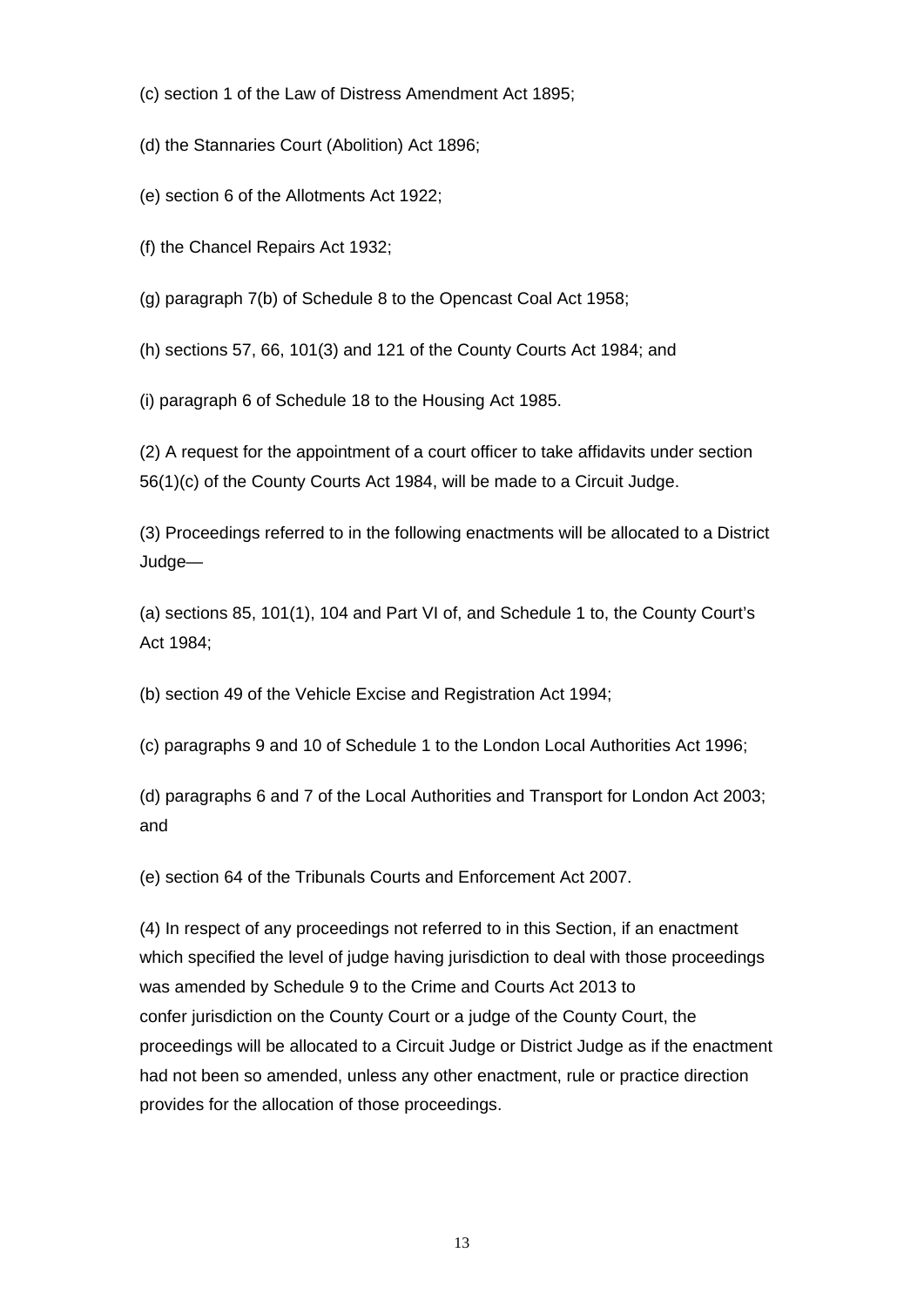# **Distribution of Business between Circuit Judge and District Judge**

**13** In any case where proceedings may be allocated to either a Circuit Judge or a District Judge, allocation is subject to any arrangements made by the Designated Civil Judge for the proper distribution of business between Circuit Judges and District Judges.

**14.1** In district registries of the High Court and in the County Court, the Designated Civil Judge may make arrangements for proceedings to be assigned to individual District Judges and may vary such arrangements generally or in particular cases, save that in cases proceeding in the Chancery Division or the County Court Chancery Business List those arrangements shall be made by the Supervising Judge or their nominee.

**14.2** The fact that a case has been assigned to a particular District Judge does not prevent another District Judge from dealing with the case if the circumstances require.

### **Human Rights**

**15** A case in which an allegation of indirect discrimination is made against a public authority that would, if the court finds that it occurred, be unlawful under section 19B of the Race Relations Act 1976 will be allocated to a Circuit Judge.

### **Appeals**

**16** The appeal of any decision by a District Judge in proceedings which, under this Section, should have been allocated to a Circuit Judge, will be determined as if that decision had been made by a Circuit Judge."

#### **SCHEDULE 2**

#### "**PRACTICE DIRECTION 51J – ELECTRONIC WORKING PILOT SCHEME**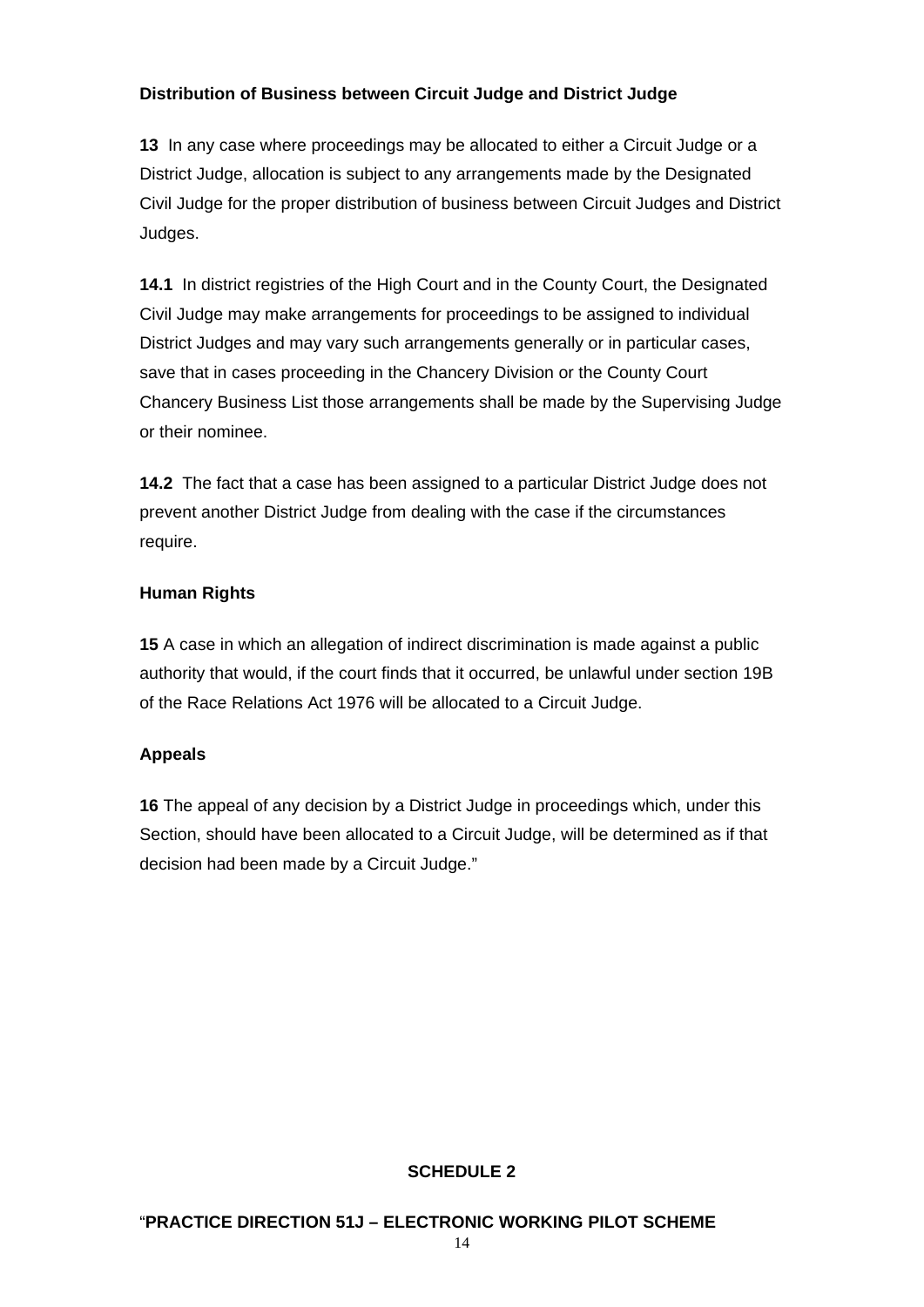This Practice Direction supplements CPR rules 5.5 and 7.12

#### **Contents of this Practice Direction**

| <b>Title</b>                                        | <b>Number</b> |
|-----------------------------------------------------|---------------|
| General                                             | Para, 1       |
| Security                                            | Para, 2       |
| Fees                                                | Para, 3       |
| Filing forms and documents using Electronic Working | Para, 4       |
| Filing forms and documents in paper format          | Para. 5       |
| Transfer of proceedings                             | Para. 6       |
| Applications in proceedings                         | Para. 7       |
| Case Management                                     | Para, 8       |
| <b>Trial bundles</b>                                | Para, 9       |
| Inspecting the case record                          | Para, 10      |
| Public kiosk service                                | Para, 11      |

#### **1. General**

#### **1.1**

- (1) This Practice Direction is made under rules 5.5, 7.12 and 51 of the Civil Procedure Rules ("CPR"). It provides for a pilot scheme ("Electronic Working") to—
	- (a) operate from 27 April 2015;
	- (b) operate in the Technology and Construction Court in the High Court at the Royal Courts of Justice, Rolls Building, London ("the Rolls Building TCC"); and
	- (c) apply to existing claims and claims started on or after 27 April 2015.
- (2) Where the provisions of this Practice Direction conflict with the provisions of Practice Directions 5B or 5C this Practice Direction shall take precedence.

### **1.2**

- (1) This Practice Direction provides for Electronic Working by which—
	- (a) proceedings may be started and all subsequent steps may be taken using Electronic Working; and
	- (b) proceedings which have not been started using Electronic Working, may be continued using Electronic Working after documents in paper format in those proceedings have been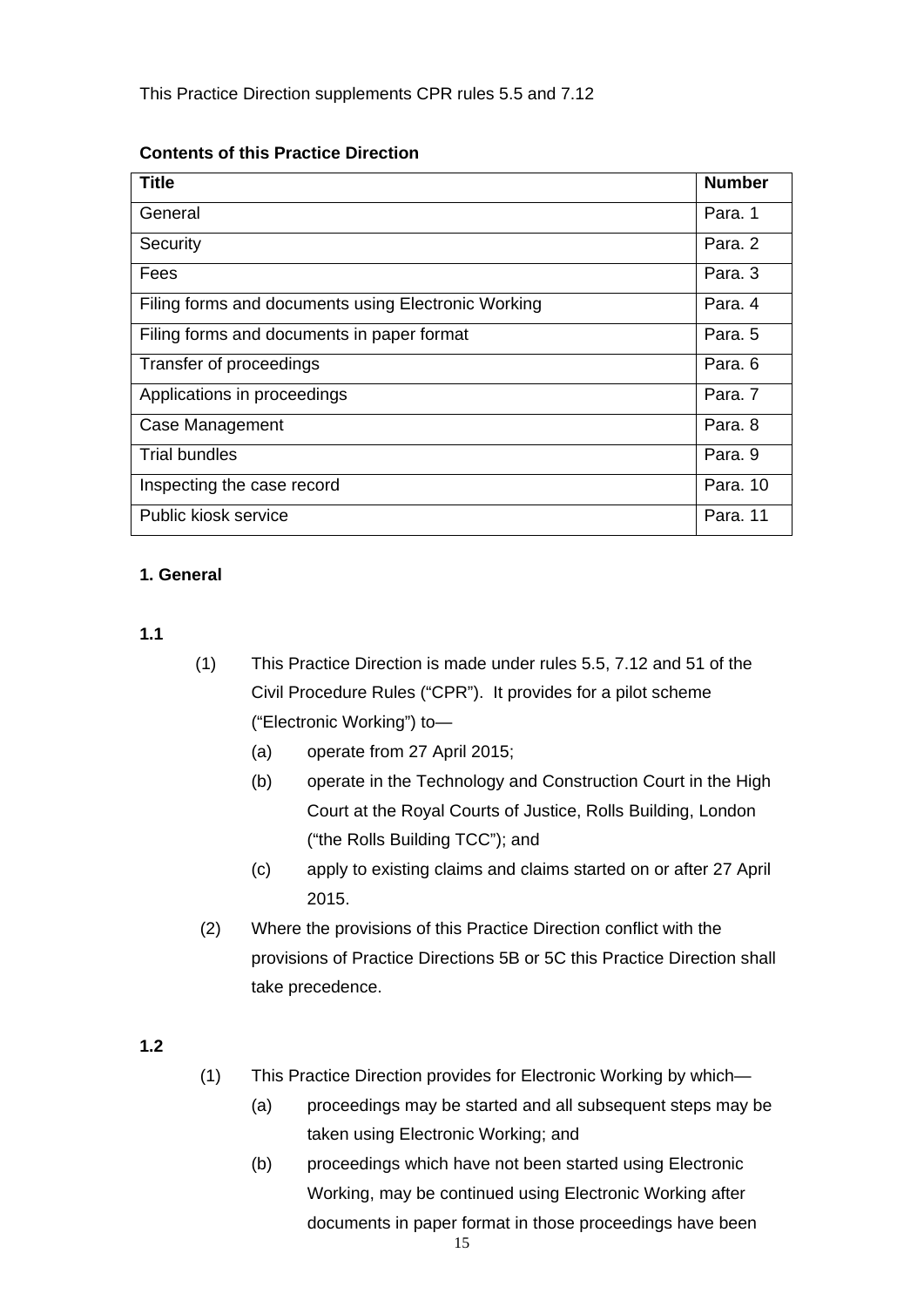converted to PDF format and the proceedings shall then continue as if they had been started using Electronic Working.

- (2) As an electronic system, the Electronic Working scheme will operate 24 hours a day all year round, including weekends and bank holidays. This will enable claim forms to be issued and documents to be filed in electronic format out of normal court office opening hours. However, there will be two exceptions to this—
	- (a) planned "down-time": as with all electronic systems, there will be some planned periods for system maintenance and upgrades when Electronic Working will not be available; and
	- (b) unplanned "down-time": in the event of unplanned periods during which Electronic Working will not be available due, for example, to a system failure or power outage.
- **1.3** The Electronic Working scheme will be subject to the following provisions of the CPR, unless specifically excluded or revised by this Practice Direction—
	- (a) Part 60 (Technology and Construction Court claims); and
	- (b) Part 62 (Arbitration claims).

(Litigants will need to give careful consideration to The Technology and Construction Court Guide.)

- **1.4** Electronic Working may be used to start and continue Part 7, Part 8, Part 20 and also Arbitration claims in the Rolls Building TCC.
- **1.5** Any form or document which is filed electronically—
	- (a) must not be filed in paper format unless this is required by a court order, rule, or practice direction;
	- (b) must consist of one copy only with no further copies unless required by a court order, rule or practice direction; and
	- (c) will receive an automated notification acknowledging that the form or document has been submitted and is now pending approval by the Court staff. This notification will contain the submission date and a submission number.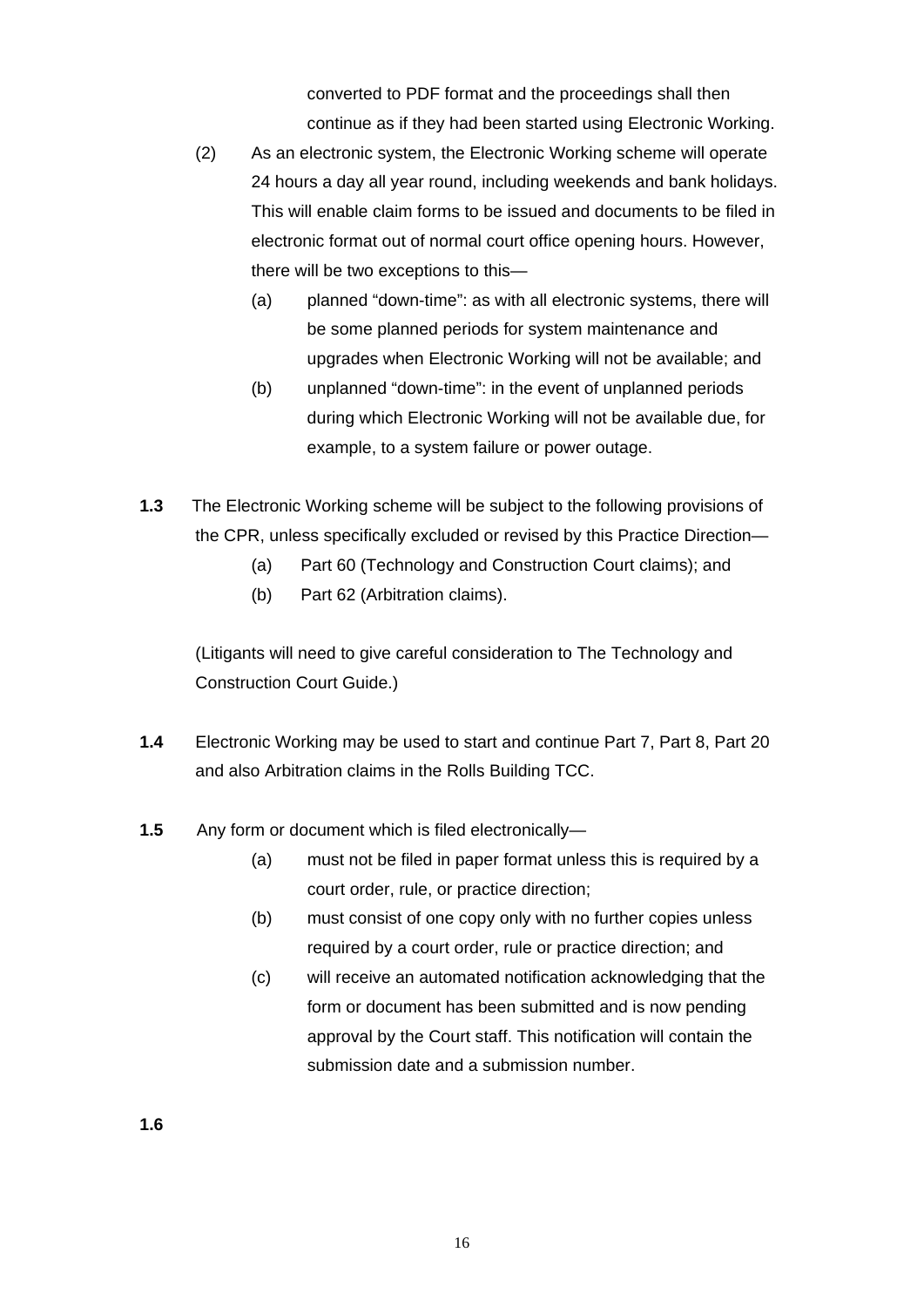- (1) Persons wishing to use Electronic Working are required to register for an account on the Website by providing personal information such as name, email address, postal address and name of firm (if applicable).
- (2) A claim form filed by a party using Electronic Working will be issued by the Rolls Building TCC and the claim will proceed in that court unless it is transferred to another court.
- (3) If the claim which has been issued using Electronic Working is transferred from the Rolls Building TCC to another court it will no longer use Electronic Working and this Practice Direction shall not apply to the proceedings in relation to any step taken after the date of transfer.

(Paragraph 6 contains further provisions about the transfer of proceedings.)

- **1.7** Unless the court orders otherwise, any form or document filed by any party or issued by the Court using Electronic Working in the Rolls Building TCC, which is required to be served shall be served by the parties and not the Court.
- **1.8** All forms or documents filed at court using Electronic Working are to be in PDF format except that draft orders are to be filed in Word format and the court may direct that any forms or documents to be filed in another format.

### **1.9**

- (1) Any form or document filed using Electronic Working must not exceed 10 (ten) megabytes or such other limit that may be specified by Her Majesty's Courts and Tribunals Service.
- (2) In the event that any form or document exceeds the maximum limit in sub-paragraph (1), the party seeking to file the form or document shall contact the Registry for the Rolls Building TCC.

### **2. Security**

Her Majesty's Courts and Tribunals Service will take such measures as it thinks fit to ensure the security of steps taken or information communicated or stored electronically. These may include requiring persons using Electronic Working to—

(a) enter an email address as their customer identification and/or password;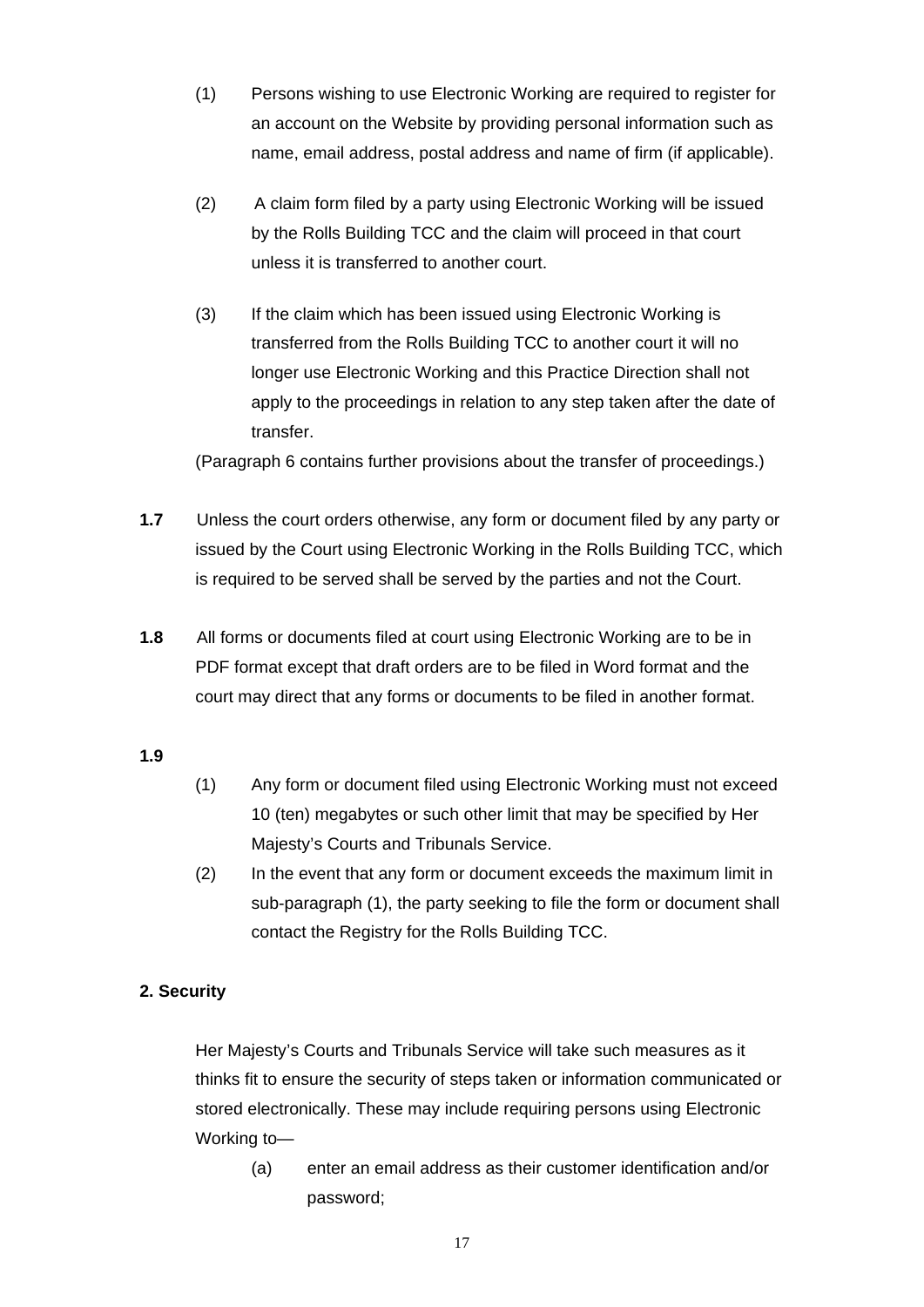- (b) provide personal information for identification purposes; and
- (c) comply with any other security measures, as may from time to time be required before using Electronic Working.

### **3. Fees**

- **3.1** Where any Rule or Practice Direction provides for a fee to be paid, a party filing a form or document using Electronic Working must pay the appropriate fee by an online method specified by Her Majesty's Courts and Tribunals Service.
- **3.2** In certain circumstances, a party may be entitled to a remission or part remission of fees. A party who wishes to apply for remission or part remission of fees cannot use Electronic Working to file forms and documents.

### **3.3**

- (1) Any form or document filed using Electronic Working will be subject to an administrative validation to ensure that it is in the correct form and properly filed.
- (2) Once validated and if the appropriate fee has been paid the form or document will, as appropriate, be issued and sealed by the Court and returned to the person filing it.

### **4. Filing forms and documents using Electronic Working**

- **4.1** A party wishing the file any form or document using Electronic Working shall—
	- (a) access the website at [https://efile.cefile-app.com](https://efile.cefile-app.com/) ("the Website");
	- (b) register for an account or log on to an existing account;
	- (c) enter details of a new case or use the details of an existing case;
	- (d) upload the appropriate form or document; and
	- (e) pay the appropriate fee.

#### **4.2**

(1) When a claim form is filed using Electronic Working then, subject to the validation referred to in paragraph 3.3, the claim form will be issued, sealed and returned in PDF format to the claimant for service.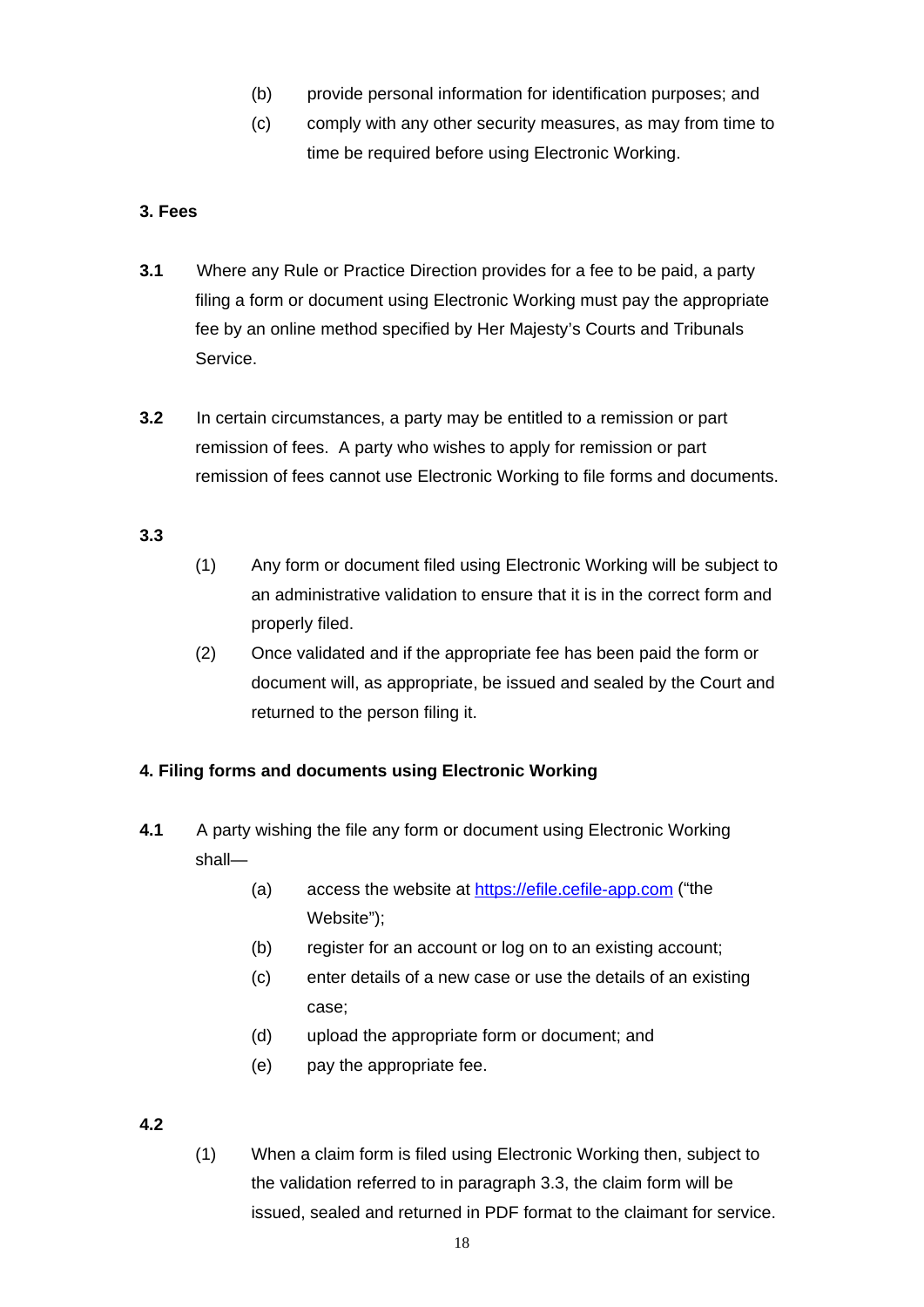- (2) When following validation the court issues a claim form which has been filed using Electronic Working-
	- (a) the court will seal the claim form with the date on which the claim form was filed using Electronic Working and this shall be the issue date; and
	- (b) the court will keep a record of when claim forms were filed using Electronic Working.
- (3) A claim form filed using Electronic Working out of normal court office opening hours will bear the date on which they are filed as the issue date*.*
- (4) If a claim form fails the validation referred to in paragraph 3.3 it will be returned to the claimant together with notice of the reasons for failure.

# **4.3**

- (1) When a party files a form or document using Electronic Working then, subject to the validation referred to in paragraph 3.3, the form or document will be filed when a party receives the automated notification acknowledging that the form or document has been submitted.
- (2) The defendant may file forms and documents electronically through Electronic Working out of normal court office opening hours.
- (3) A form or document filed out of normal court office opening hours will be treated as having been filed on the day on which the automated notification acknowledging that the form or document has been submitted is received by a party.

(Paragraph 1.2(2) contains provisions about system "down-time" which may prevent immediate filing of forms or documents.)

**4.4** Part 22 and the Practice Direction supplementing that Part which requires certain forms and documents to be verified by a statement of truth shall apply to any forms or documents filed using Electronic Working.

### **5. Filing forms or documents in paper format**

**5.1** Proceedings issued after 27 April 2015 in the Rolls Building TCC will be stored by the court in PDF format as an electronic case file ("the Electronic Working Case File"). Any claims which are not started by using Electronic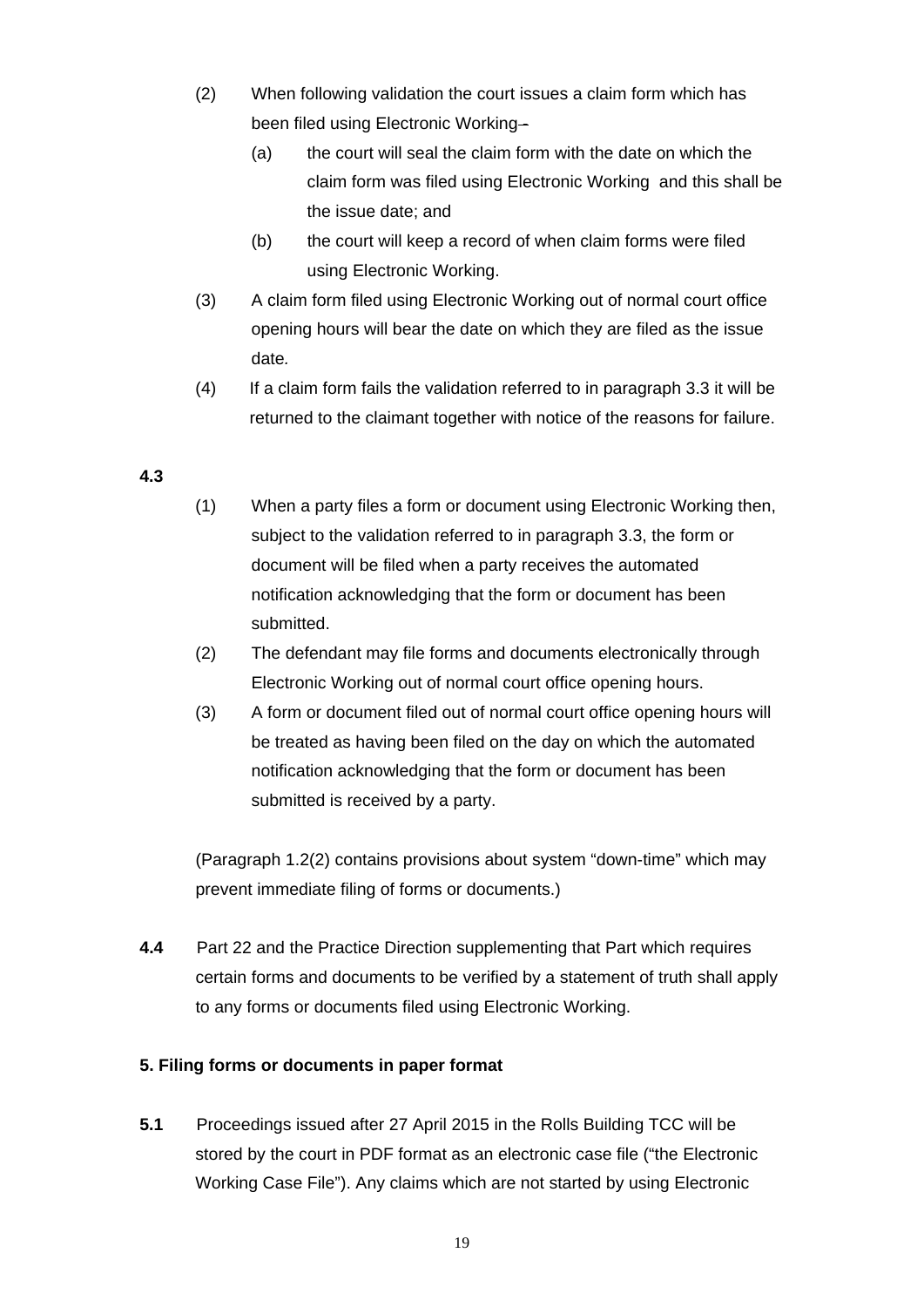Working will be converted to PDF format and the provisions of paragraph 1.2(1)(b) shall apply to those proceedings.

- **5.2** Documents which the parties wish to file with the court may be lodged either by using Electronic Working or by lodging copies in paper format.
- **5.3** In the event that a party lodges a document in paper format the court will—
	- (a) where appropriate, seal the paper copy of the document;
	- (b) obtain payment of any fee due;
	- (c) request the party to provide the document in PDF format or scan the document into PDF format and store it on the Electronic Working Case File;
	- (d) any party may thereafter file any form or document using Electronic Working in accordance with paragraph 4.1.

### **6. Transfer of proceedings**

- **6.1** If proceedings which have used Electronic Working are subsequently transferred to a court not operating Electronic Working the parties must ensure that a version of the court file in paper format is made available to that court.
- **6.2** If proceedings are transferred to the Rolls Building TCC all steps subsequent to the order transferring those proceedings may be taken using Electronic Working after documents in paper format in those proceedings have been converted to an electronic format pursuant to paragraph 1.2(1)(b).

#### **7. Applications in proceedings**

- (1) Where a party to proceedings files an application for an order using Electronic Working and a hearing is required, the party filing the application shall lodge an application bundle with the court.
- (2) The application bundle must—
	- (a) be filed in electronic format and, unless ordered otherwise, also be filed as a paper copy;
	- (b) contain the application notice and any evidence filed in the application, including exhibits together with such other documents as may be required by any rule, practice direction, order of the court or court guide; and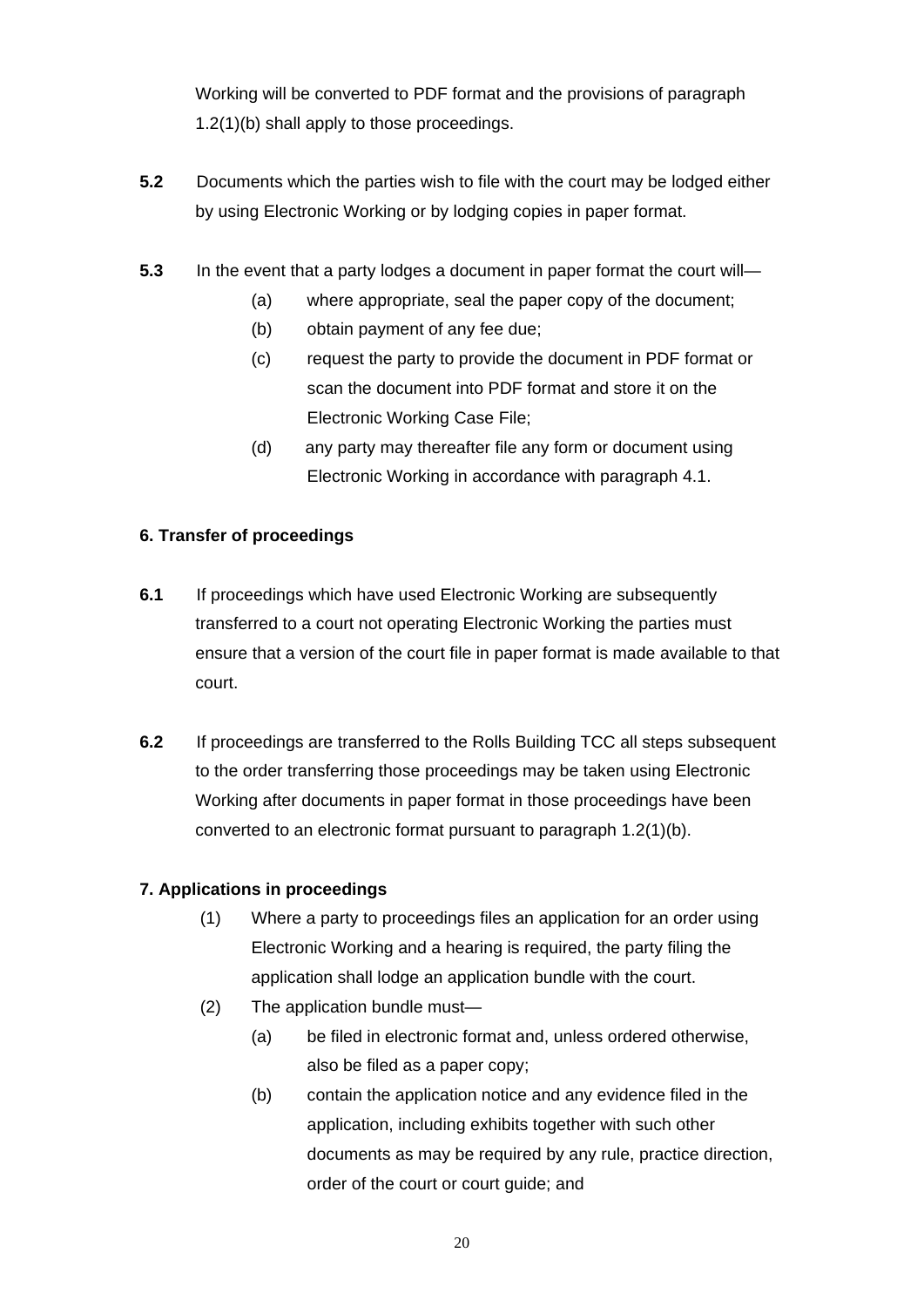- (c) be filed in accordance with the time limits required by any applicable rule, practice direction, or order of the court or in the absence of such a requirement 3 (three) days before the hearing.
- (3) The electronic copy of the application bundle must—
	- (a) be filed using Electronic Working;
	- (b) be formatted as one PDF document with bookmarks as appropriate for each document and with section headings within the document;
	- (c) comply with the requirements of paragraph 1.9; and
	- (d) be updated as required and filed in compliance with subparagraphs (a) to (c) above.
- (4) The copy in paper format should be indexed and should correspond exactly to the electronic version of the bundle including sequential pagination.

### **8. Case Management**

- (1) Where—
	- (a) a rule, practice direction, or order of the court requires—
		- (i) the court to give case management or other directions, whether at a hearing or not;
		- (ii) a bundle to be filed with the court in connection with case management or other directions; and
	- (b) a party wishes to file the bundle using Electronic Working, the bundle must contain such documents as are required by any rule, practice direction, order of the court or court guide.
- (2) The bundle must be filed, unless the court orders otherwise, in paper copy as well as electronic format.
- (3) The electronic copy must—
	- (a) be formatted as one PDF document with bookmarks as appropriate for each document and with section headings within the document;
	- (c) comply with the requirements of paragraph 1.9; and
	- (d) be updated as required and filed in compliance with subparagraphs (a) to (b) above.
- (5) The paper copy should be indexed and should correspond exactly with the electronic version of the bundle with sequential pagination.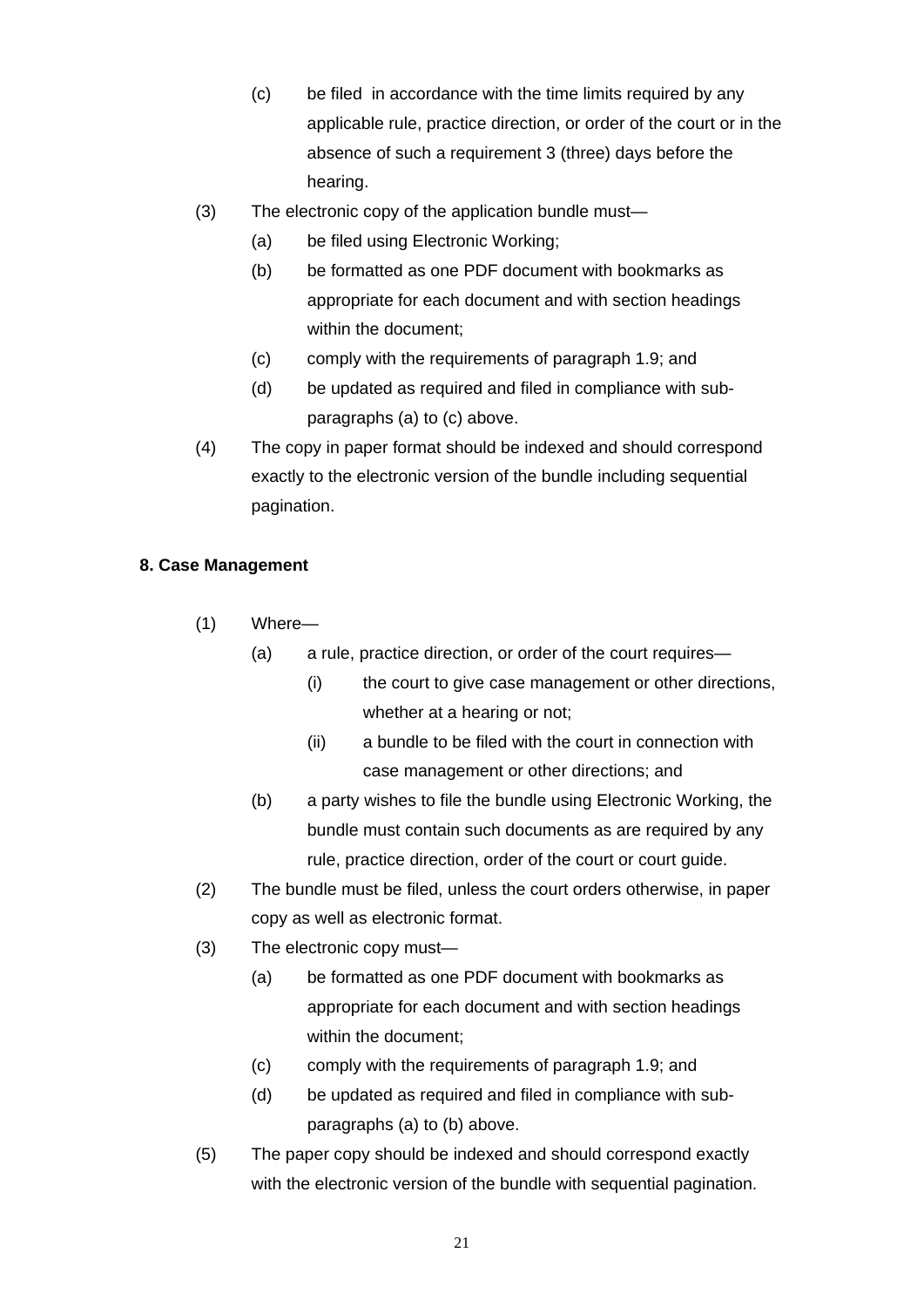### **9. Trial Bundles**

- (1) The trial bundle must be filed with the court in paper format.
- (2) An electronic version of the trial bundle must also be filed if the court so orders, in which case it must comply with the requirements of paragraph 8(3) and the paper copy must comply with paragraph 8(4).
- (3) The court will retain any electronic copy of the trial bundle for a period of two months after judgment has been delivered, after which it may be deleted.
- (4) The time in paragraph 9(3) may be extended by order of the court at the request of a party or on the court's own initiative.

### **10. Inspecting the case record**

**10.1** The parties or their legal representatives shall be entitled to inspect an electronic record of the proceedings and obtain documents in the Electronic Working Case File.

(Rule 5.4B contains provisions about the supply to a party to the proceedings of documents from the court record.)

- **10.2** The Electronic Working Case File will be automatically updated.
- **10.3** Information concerning the availability of this facility will be communicated by Her Majesty's Courts and Tribunals Service on the Website.

#### **11. Public kiosk service**

**11.1** A version of the Electronic Working Case File allowing access only to those documents which are available to non-parties will be made available through a public kiosk service.

(Rule 5.4C contains provisions about access to court documents by nonparties.)

**11.2** Persons wishing to obtain copies of documents available to non-parties—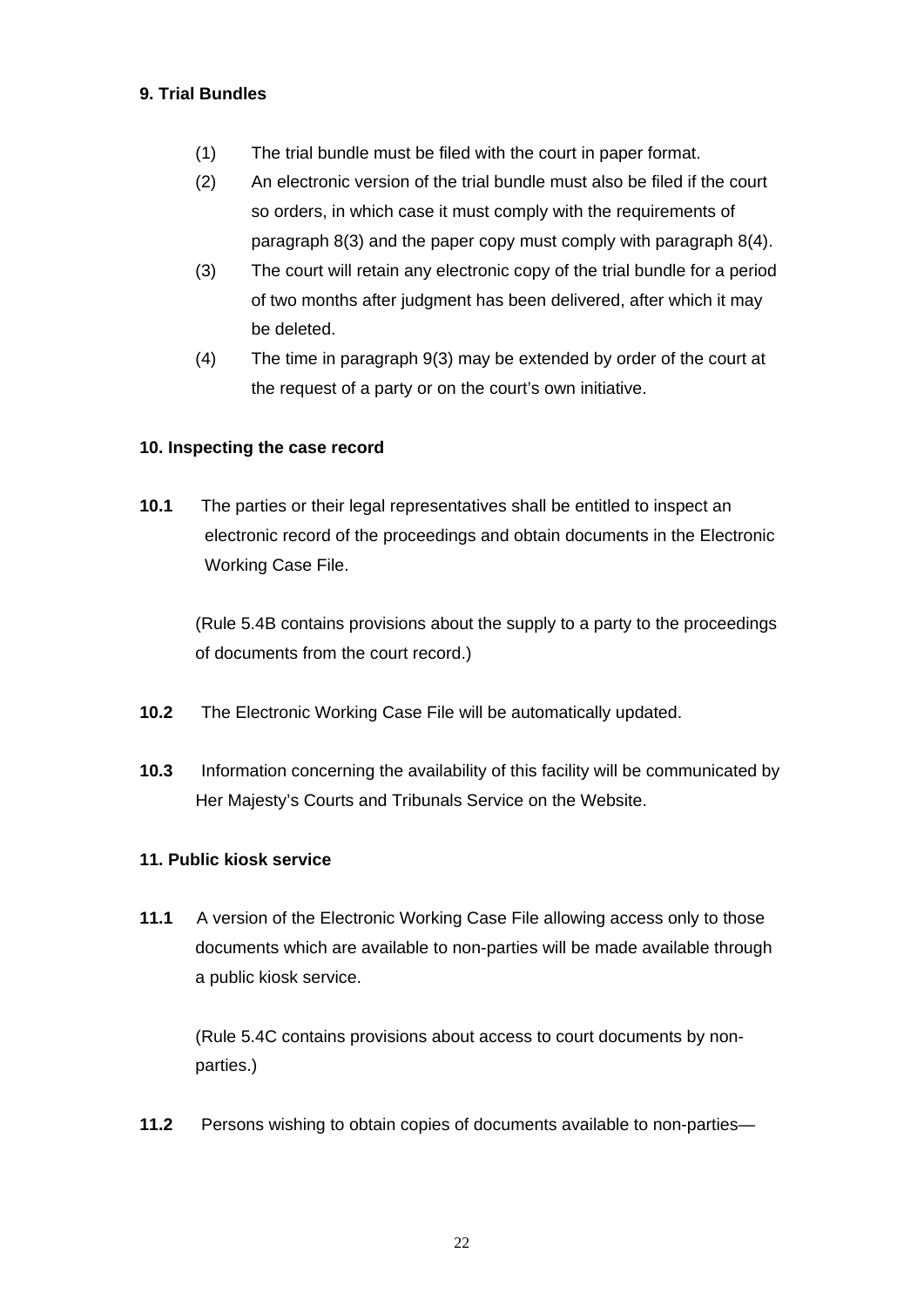- (a) may use the computer facilities provided by the public kiosk to search the court record for cases which have documents available to the public;
- (b) complete the appropriate office copy request form; and
- (c) must pay the appropriate fee.
- **11.3** Electronic copies of the documents will be sent by e-mail to an address supplied by the person applying for copies."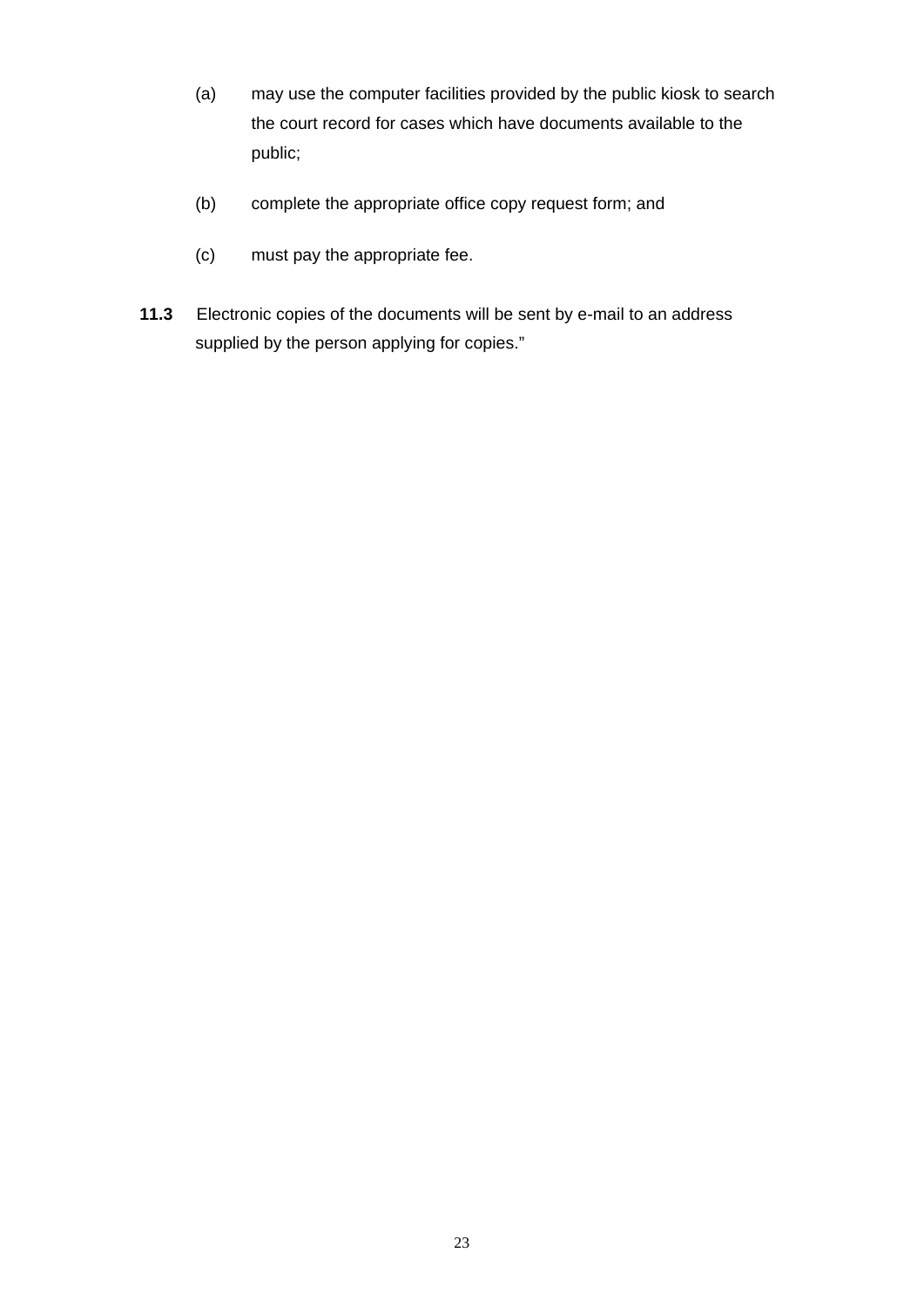### **SCHEDULE 3**

# **"PRACTICE DIRECTION 51J – THE COUNTY COURT LEGAL ADVISERS PILOT SCHEME**

| <b>Contents of this practice direction</b>                                |         |
|---------------------------------------------------------------------------|---------|
| <b>Title</b>                                                              | Number  |
| Scope and interpretation                                                  | Para. 1 |
| Jurisdiction of the County Court that may be exercised by a legal adviser | Para, 2 |
| Reconsideration of a decision made by a legal adviser                     | Para, 3 |
| Schedule - Jurisdiction of the County Court that may be exercised by a    |         |
| legal adviser                                                             |         |

### **1. Scope and interpretation**

- 1.1 This Practice Direction is made under rule 51.2. It provides for a pilot scheme ("the County Court Legal Advisers Pilot Scheme") in respect of, and applies to, claims started at the County Court Business Centre ("CCBC") and the County Court Money Claims Centre ("CCMCC") for a period of 12 months from 1 October 2015 to 30 September 2016.
- 1.2 In this Practice Direction—
	- (a) "the County Court Business Centre" means the Production Centre and Money Claim Online;
	- (b) "legal adviser" means a court officer assigned to the County Court who is—
		- (i) a barrister; or
		- (ii) a solicitor,

who may exercise the jurisdiction of the County Court with regard to the matters set out in paragraph 2.1 and in the schedule to this Practice Direction, with the consent of the Designated Civil Judges for Northampton and Leicester Trial Centre, in respect of the CCBC, and Manchester Civil Justice Centre & Manchester Outer, in respect of the CCMCC, or their nominee.

#### **2. Jurisdiction of the County Court that may be exercised by a legal adviser**

2.1 A legal adviser may exercise the jurisdiction of the County Court with regard to the matters set out in the first column of the schedule to this Practice Direction, subject to the corresponding restrictions in the second column.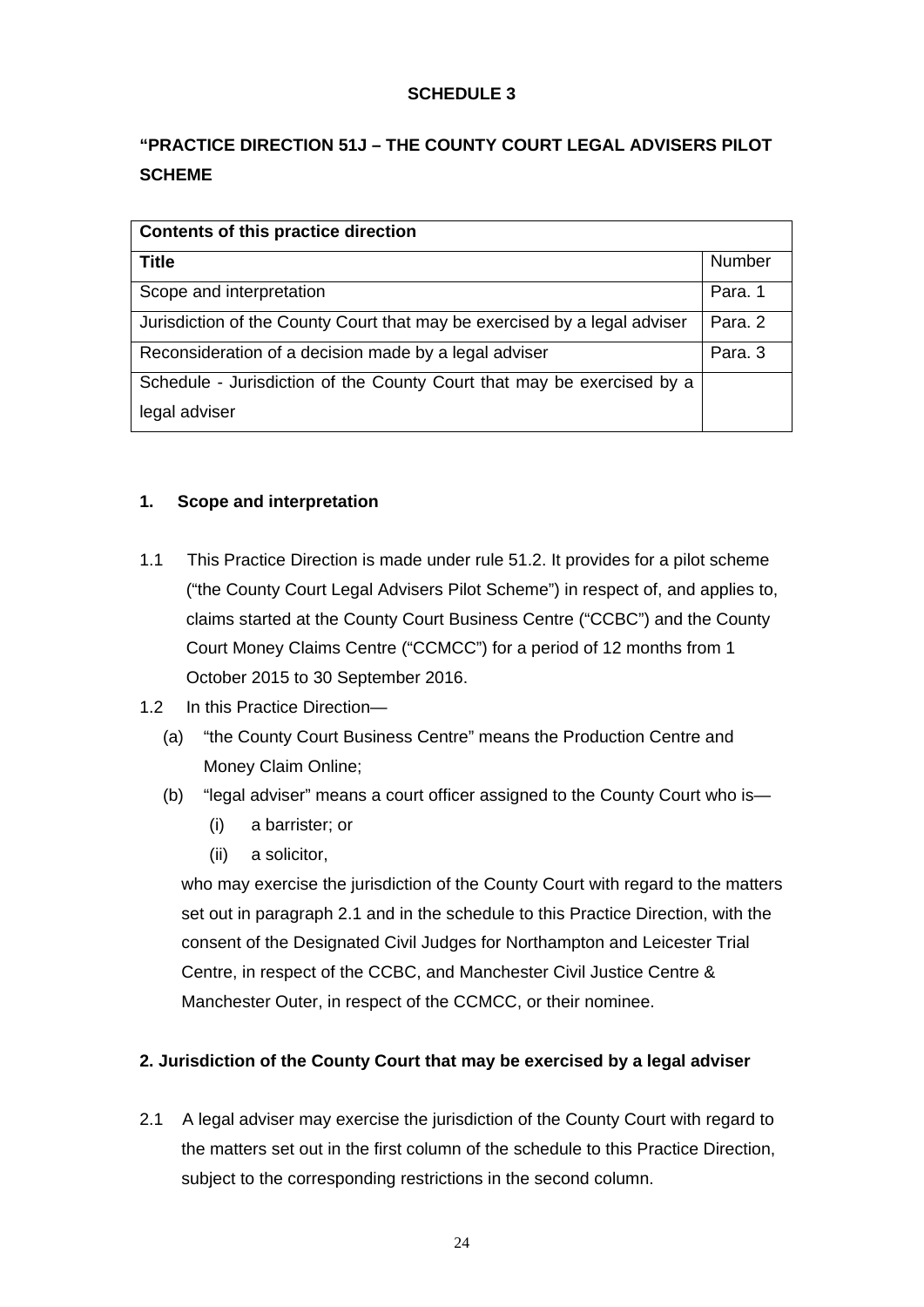### **3. Reconsideration of a decision made by a legal adviser**

- 3.1 Decisions of a legal adviser will be made without a hearing.
- 3.2 A party may request any decision of a legal adviser to be reconsidered by a District Judge.
- 3.3 A request must be filed within 14 days after the party is served with notice of the decision.
- 3.4 The request must include a summary of the issue and an explanation of why the reconsideration is sought.
- 3.5 Reconsideration will take place without a hearing.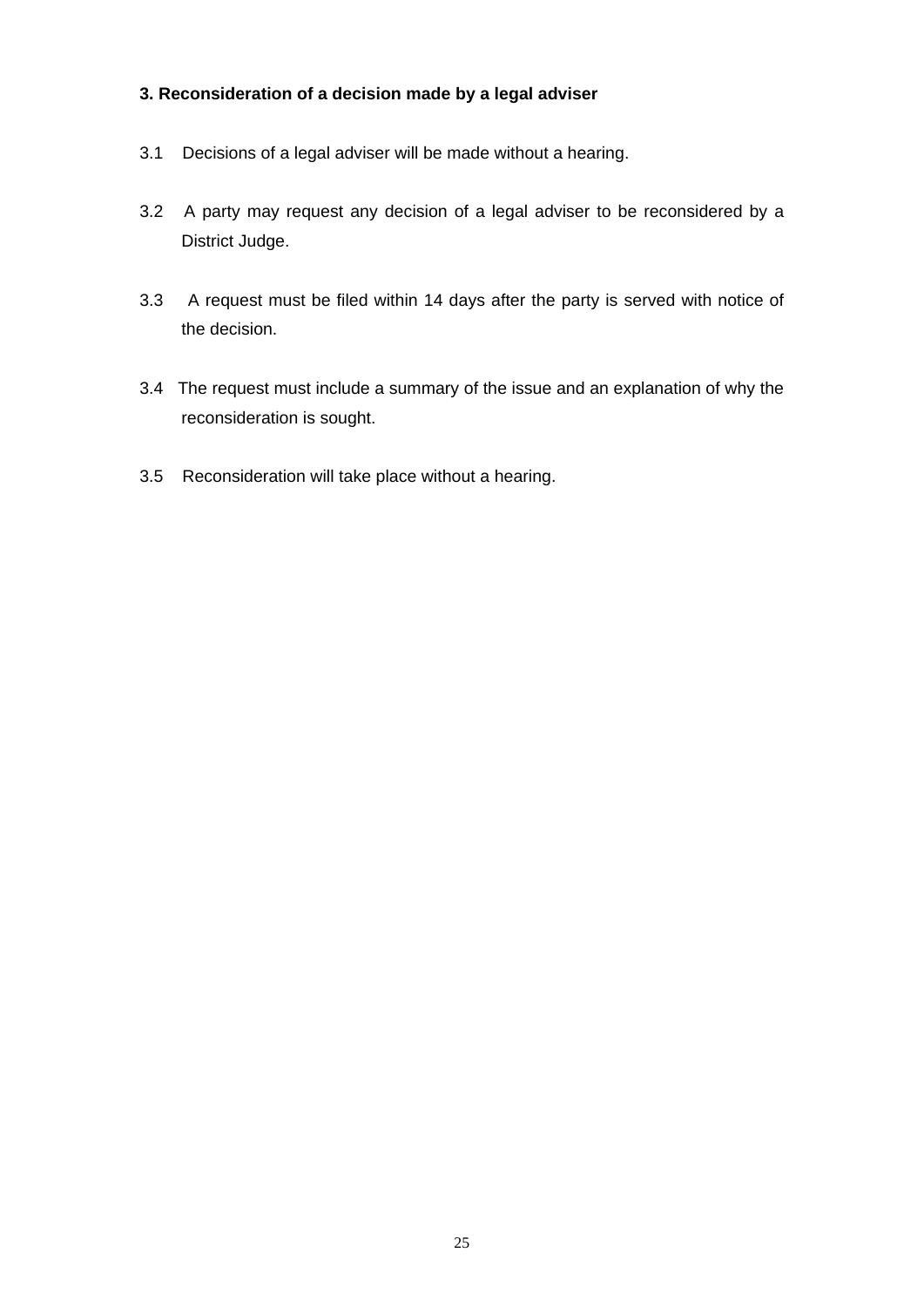# **SCHEDULE**

# **Jurisdiction of the County Court that may be exercised by a legal adviser**

| Work type                               | <b>Restrictions on the exercise of</b>         |
|-----------------------------------------|------------------------------------------------|
|                                         | jurisdiction and modifications of the          |
|                                         | <b>Civil Procedure Rules</b>                   |
| 1. Order to rectify a procedural error  | Limited to those instances where the court     |
| pursuant to rule 3.10                   | serves a claim contrary to the claimant's      |
|                                         | instructions.                                  |
| 2. Application to extend time for       | Limited to the first application, unless the   |
| service of the claim form pursuant to   | claim would normally be allocated to the       |
| rule 7.6                                | small claims track, and further limited to     |
|                                         | applications made within the period            |
|                                         | specified in rule 7.5 for service of the claim |
|                                         | form.                                          |
| 3. Applications to amend a claimant's   | Limited to applications prior to the           |
| or defendant's address or details after | expiration of the relevant limitation period   |
| service, pursuant to rule 17.1(2)       | and claims which have been, or would           |
|                                         | normally be, allocated to the small claims     |
|                                         | track.                                         |
| 4. Application to amend the particulars | Limited to-                                    |
| of claim or the amount of the claim     | (a) applications received before a defence     |
| pursuant to rule 17.1(2)                | is filed; or                                   |
|                                         | (b) if an application is received after a      |
|                                         | defence is filed, claims which have            |
|                                         | been, or would normally be, allocated          |
|                                         | to the small claims track.                     |
| 5. Application to add or substitute a   | Limited to applications where all existing     |
| party to the proceedings pursuant to    | parties and the proposed new party agree       |
| rule 19.4                               | to the addition or substitution and are in     |
|                                         | agreement that the application may be          |
|                                         | dealt with without a hearing.                  |
| 6. Application to set aside default     |                                                |
| judgment, pursuant to rule 13.2         |                                                |
| 7. Application to set aside default     | Limited to applications where-                 |
| judgment, pursuant to rule 13.3         | (a) all parties consent; and                   |
|                                         | (b) the judgment is not satisfied.             |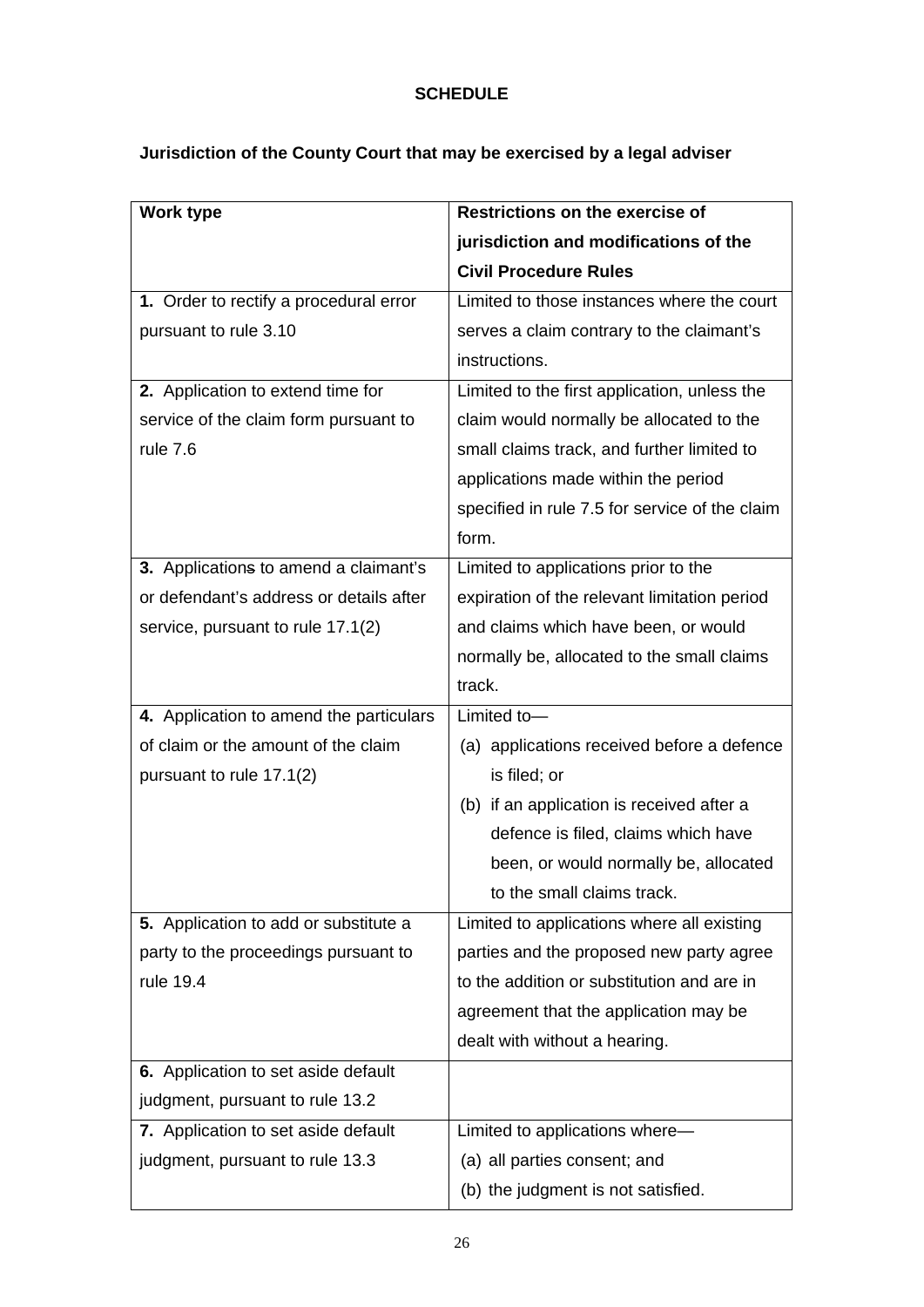| 8. Application to vary default judgment        | Limited to applications where-                |
|------------------------------------------------|-----------------------------------------------|
| entered under Part 12, pursuant to rule        | (a) the application relates to the time and   |
| 13.3                                           | rate of payment; and                          |
|                                                | (b) all relevant parties consent.             |
| 9. Application to make a counterclaim          | Limited to applications where all parties     |
| after a defence has been filed, pursuant       | consent.                                      |
| to rule $20.4(2)(b)$                           |                                               |
| 10. Application to extend time for             | Limited to one application per party, unless  |
| complying with a notice of proposed            | the claim has been provisionally allocated    |
| allocation in accordance with rule             | to the small claims track, and subject to the |
| 26.3(1)                                        | further limitation that time can be extended  |
|                                                | for a period not exceeding 28 days.           |
| 11. Application to stay proceedings            | Limited to one application and where all      |
| pursuant to rule 26.4(2A) or to extend         | parties consent.                              |
| the period of a stay pursuant to rule          |                                               |
| 26.4(3)                                        |                                               |
| 12. Application to remove a stay of            | Limited to applications where all parties     |
| proceedings made pursuant to rule              | consent.                                      |
| 26.4(2A) or (3)                                |                                               |
| 13. Applications for interim payments          | Limited to applications where all parties     |
| pursuant to rule 25.6                          | consent to the payment."                      |
| 14. Entering and sealing an agreed             |                                               |
| judgment pursuant to rule 40.6(2) in           |                                               |
| any case where the requirements in             |                                               |
| Form EX224 are not met                         |                                               |
| Applications for judgments<br>15.<br><b>or</b> |                                               |
| orders in terms agreed pursuant to rule        |                                               |
| 40.6(5)                                        |                                               |
| 16. Application for an Order that a            |                                               |
| solicitor has ceased to act pursuant to        |                                               |
| rule 42.3                                      |                                               |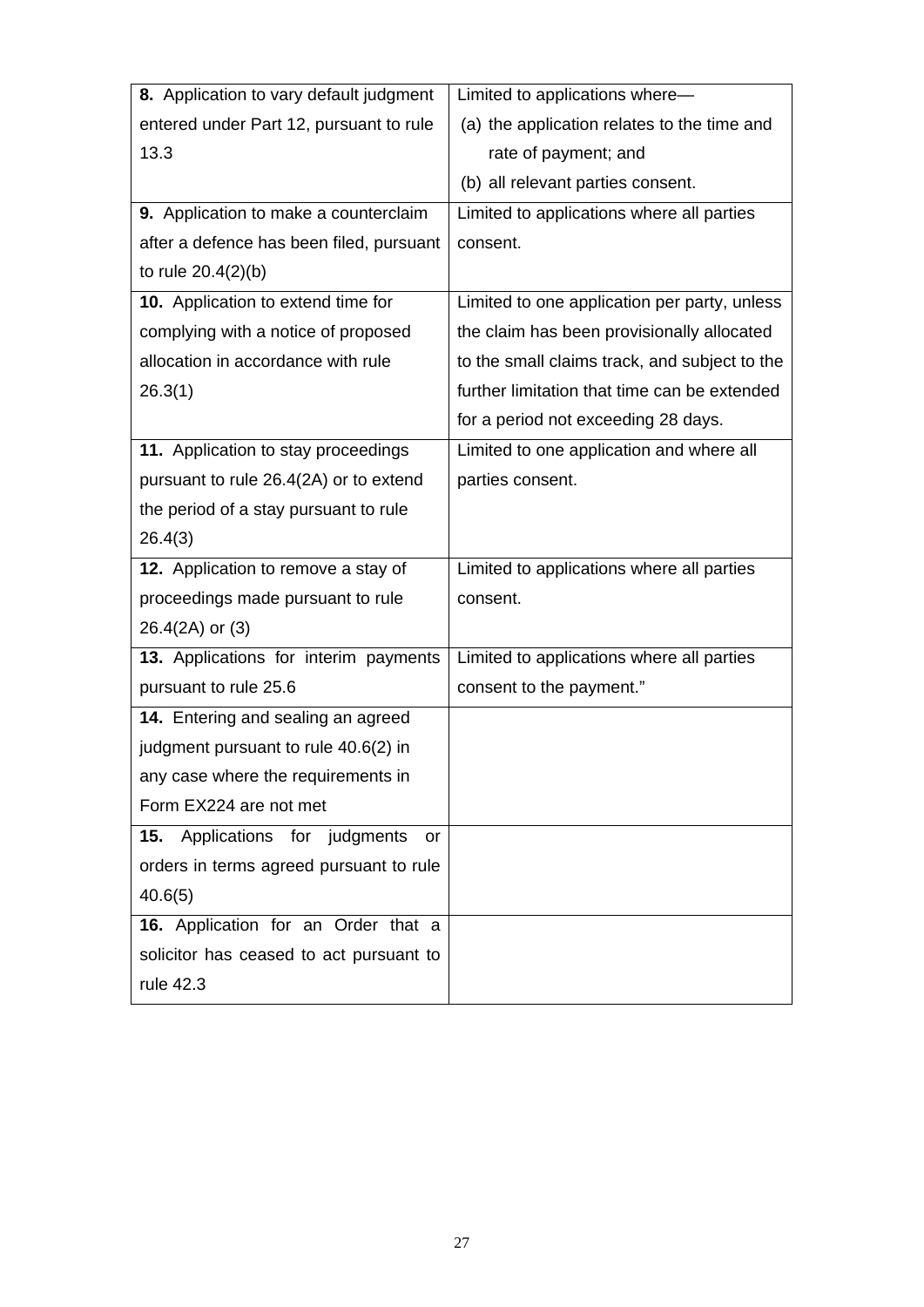### **SCHEDULE 4**

### "**PRACTICE DIRECTION**

## **PRE-ACTION CONDUCT AND PROTOCOLS**

| <b>Table of contents</b>                        |                   |
|-------------------------------------------------|-------------------|
| <b>INTRODUCTION</b>                             | PARA <sub>1</sub> |
| OBJECTIVES OF PRE-ACTION CONDUCT AND PROTOCOLS  | PARA, 3           |
| <b>PROPORTIONALITY</b>                          | PARA 4            |
| STEPS BEFORE ISSUING A CLAIM AT COURT           | PARA 6            |
| <b>EXPERTS</b>                                  | PARA <sub>2</sub> |
| <b>SETTLEMENT AND ADR</b>                       | PARA 8            |
| STOCKTAKE AND LIST OF ISSUES                    | <b>PARA 12</b>    |
| COMPLIANCE WITH THIS PRACTICE DIRECTION AND THE | <b>PARA 13</b>    |
| <b>PROTOCOLS</b>                                |                   |
| <b>LIMITATION</b>                               | <b>PARA, 17</b>   |
| <b>PROTOCOLS IN FORCE</b>                       | <b>PARA 18</b>    |

### **INTRODUCTION**

- 1. Pre-action protocols explain the conduct and set out the steps the court would normally expect parties to take before commencing proceedings for particular types of civil claims. They are approved by the Master of the Rolls and are annexed to the Civil Procedure Rules (CPR). (The current pre-action protocols are listed in paragraph 18.)
- 2. This Practice Direction applies to disputes where no pre-action protocol approved by the Master of the Rolls applies.

### **OBJECTIVES OF PRE-ACTION CONDUCT AND PROTOCOLS**

- 3. Before commencing proceedings, the court will expect the parties to have exchanged sufficient information to—
	- (a) understand each other's position;
	- (b) make decisions about how to proceed;
	- (c) try to settle the issues without proceedings;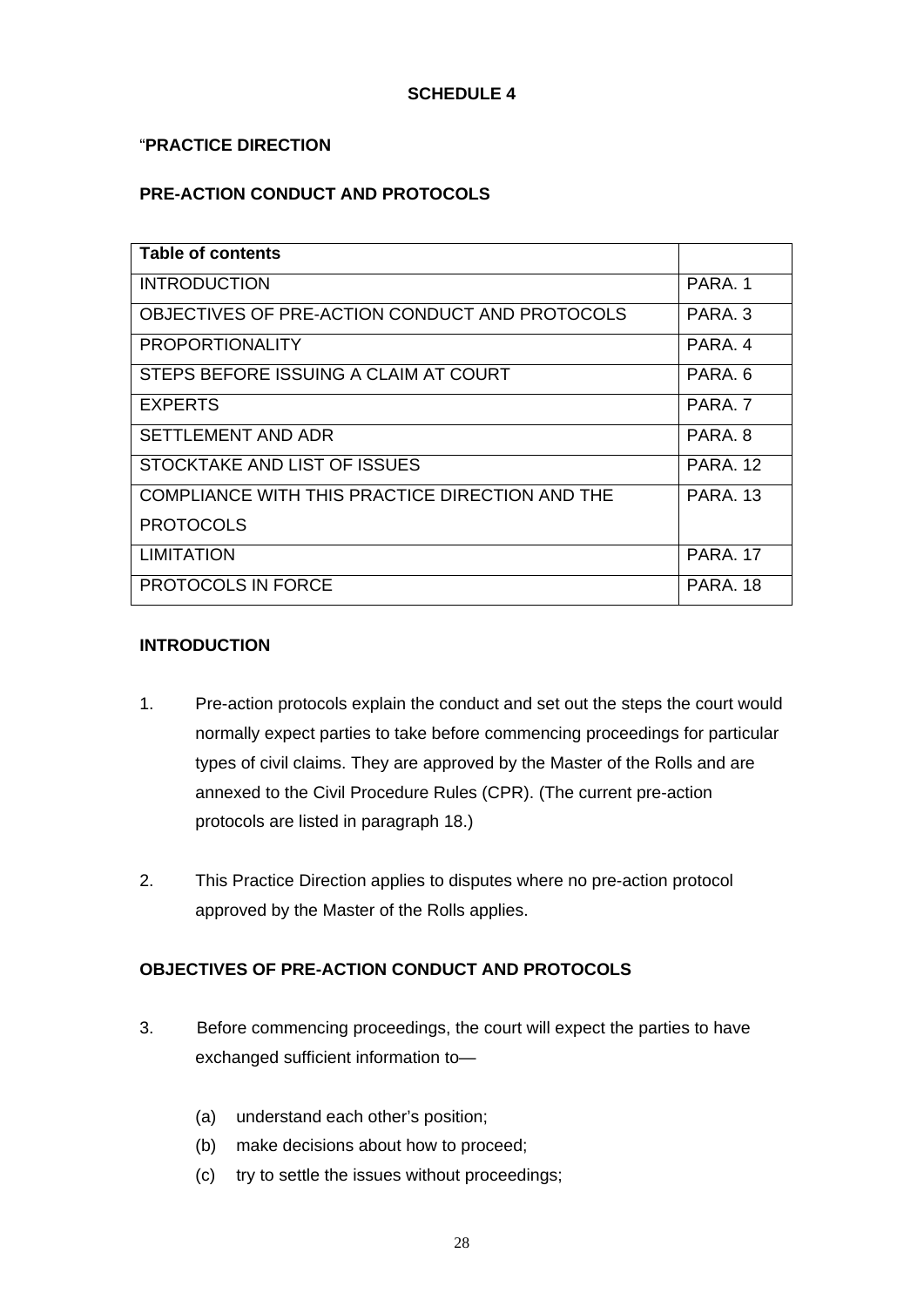- (d) consider a form of Alternative Dispute Resolution (ADR) to assist with settlement;
- (e) support the efficient management of those proceedings; and
- (f) reduce the costs of resolving the dispute.

# **PROPORTIONALITY**

- 4. A pre-action protocol or this Practice Direction must not be used by a party as a tactical device to secure an unfair advantage over another party. Only reasonable and proportionate steps should be taken by the parties to identify, narrow and resolve the legal, factual or expert issues.
- 5. The costs incurred in complying with a pre-action protocol or this Practice Direction should be proportionate (CPR 44.3(5)). Where parties incur disproportionate costs in complying with any pre-action protocol or this Practice Direction, those costs will not be recoverable as part of the costs of the proceedings.

# **STEPS BEFORE ISSUING A CLAIM AT COURT**

- 6. Where there is a relevant pre-action protocol, the parties should comply with that protocol before commencing proceedings. Where there is no relevant pre-action protocol, the parties should exchange correspondence and information to comply with the objectives in paragraph 3, bearing in mind that compliance should be proportionate. The steps will usually include—
	- (a) the claimant writing to the defendant with concise details of the claim. The letter should include the basis on which the claim is made, a summary of the facts, what the claimant wants from the defendant, and if money, how the amount is calculated;
	- (b) the defendant responding within a reasonable time 14 days in a straight forward case and no more than 3 months in a very complex one. The reply should include confirmation as to whether the claim is accepted and, if it is not accepted, the reasons why, together with an explanation as to which facts and parts of the claim are disputed and whether the defendant is making a counterclaim as well as providing details of any counterclaim; and
	- (c) the parties disclosing key documents relevant to the issues in dispute.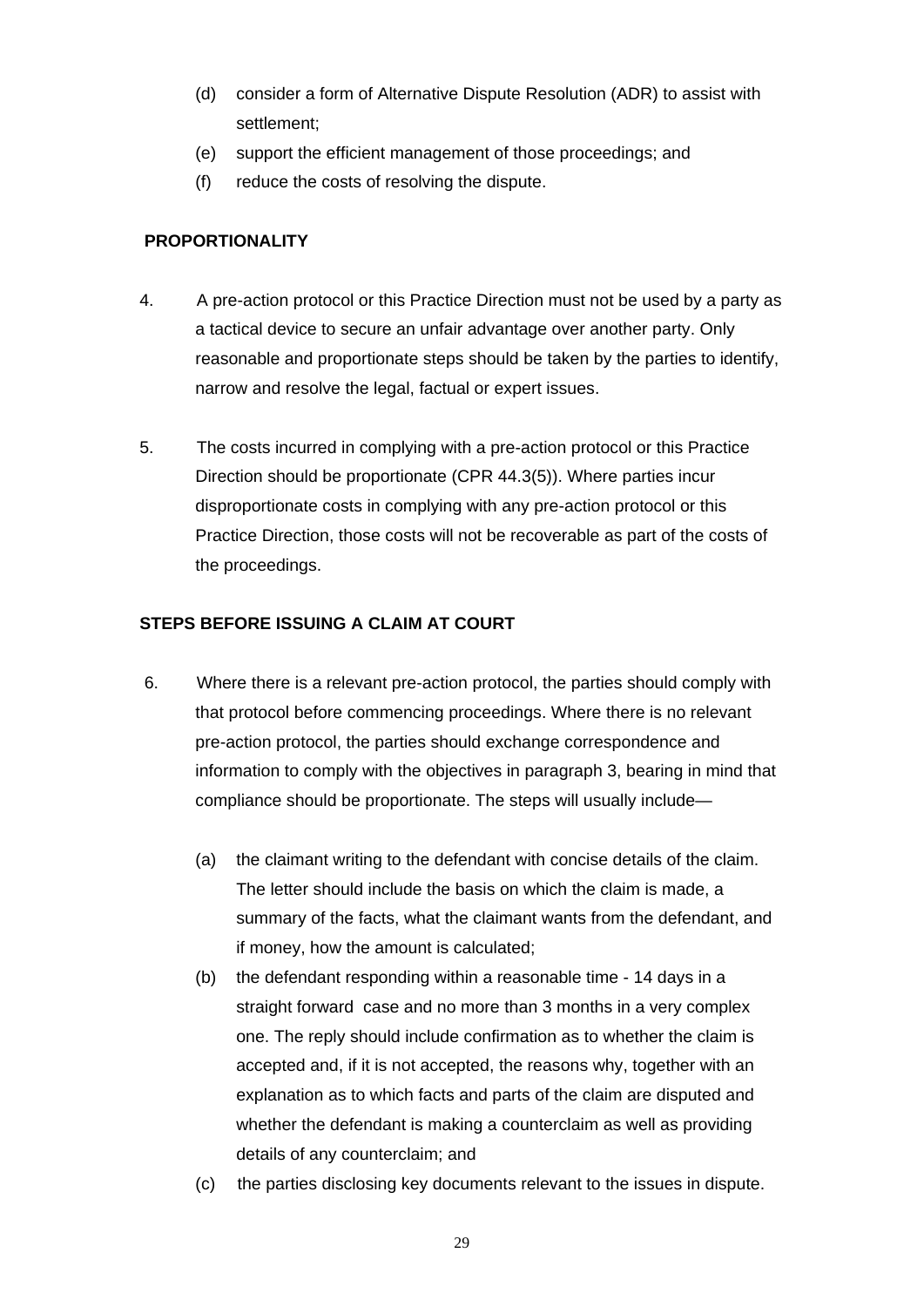# **EXPERTS**

7. Parties should be aware that the court must give permission before expert evidence can be relied upon (see CPR 35.4(1)) and that the court may limit the fees recoverable. Many disputes can be resolved without expert advice or evidence. If it is necessary to obtain expert evidence, particularly in low value claims, the parties should consider using a single expert, jointly instructed by the parties, with the costs shared equally.

### **SETTLEMENT AND ADR**

- 8. Litigation should be a last resort. As part of a relevant pre-action protocol or this Practice Direction, the parties should consider whether negotiation or some other form of ADR might enable them to settle their dispute without commencing proceedings.
- 9. Parties should continue to consider the possibility of reaching a settlement at all times, including after proceedings have been started. Part 36 offers may be made before proceedings are issued.
- 10. Parties may negotiate to settle a dispute or may use a form of ADR including—
	- (a) mediation, a third party facilitating a resolution;
	- (b) arbitration, a third party deciding the dispute;
	- (c) early neutral evaluation, a third party giving an informed opinion on the dispute; and
	- (d) Ombudsmen schemes.

(Information on mediation and other forms of ADR is available in the *Jackson ADR Handbook* (available from Oxford University Press) or at—

- <http://www.civilmediation.justice.gov.uk/>
- [http://www.adviceguide.org.uk/england/law\\_e/law\\_legal\\_system\\_e/law\\_ta](http://www.adviceguide.org.uk/england/law_e/law_legal_system_e/law_taking_legal_action_e/alternatives_to_court.htm) king legal action e/alternatives to court.htm)
- 11. If proceedings are issued, the parties may be required by the court to provide evidence that ADR has been considered. A party's silence in response to an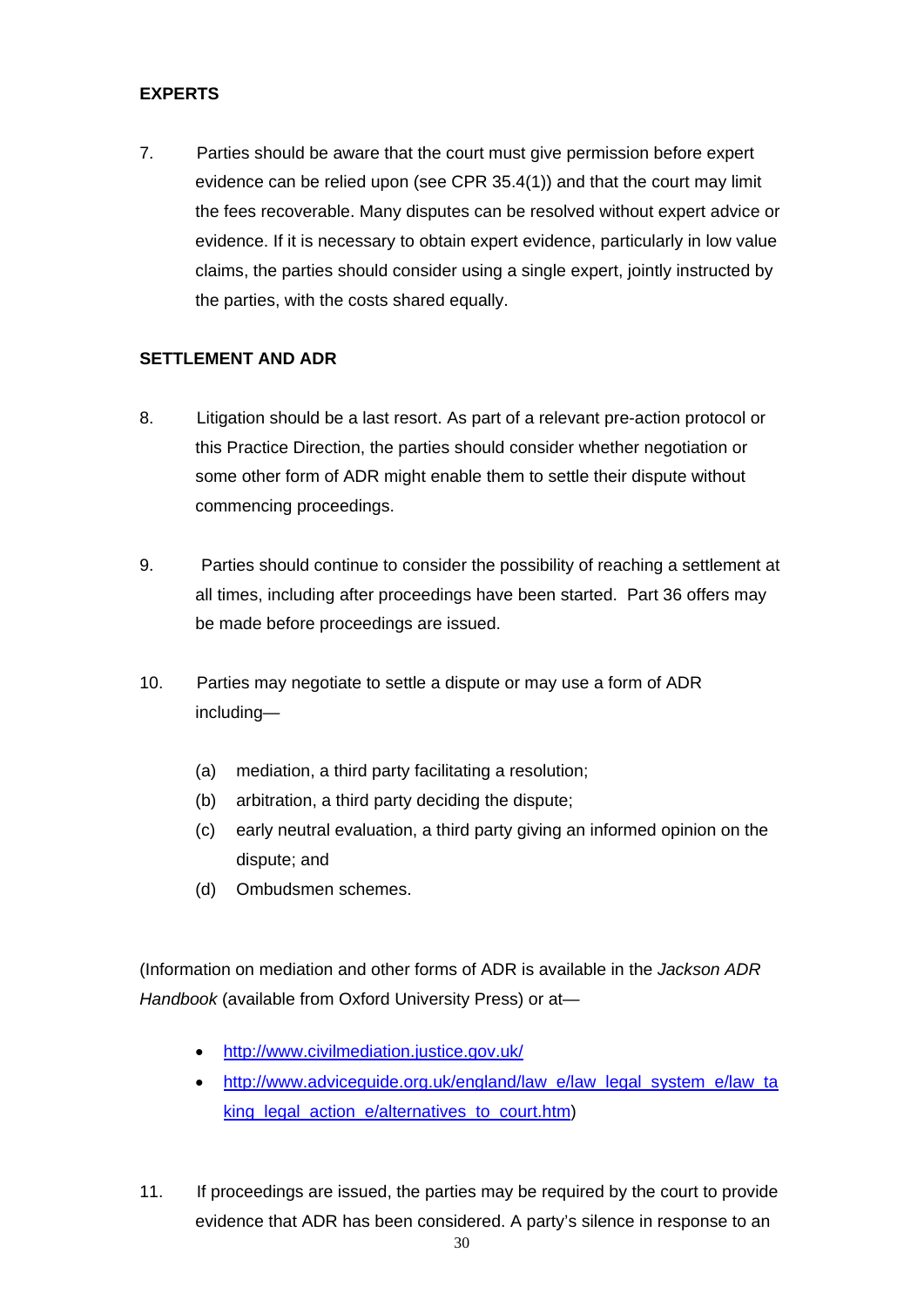invitation to participate or a refusal to participate in ADR might be considered unreasonable by the court and could lead to the court ordering that party to pay additional court costs.

## **STOCKTAKE AND LIST OF ISSUES**

12. Where a dispute has not been resolved after the parties have followed a preaction protocol or this Practice Direction, they should review their respective positions. They should consider the papers and the evidence to see if proceedings can be avoided and at least seek to narrow the issues in dispute before the claimant issues proceedings.

### **COMPLIANCE WITH THIS PRACTICE DIRECTION AND THE PROTOCOLS**

- 13. If a dispute proceeds to litigation, the court will expect the parties to have complied with a relevant pre-action protocol or this Practice Direction. The court will take into account non-compliance when giving directions for the management of proceedings (see CPR 3.1(4) to (6)) and when making orders for costs (see CPR 44.3(5)(a)). The court will consider whether all parties have complied in substance with the terms of the relevant pre-action protocol or this Practice Direction and is not likely to be concerned with minor or technical infringements, especially when the matter is urgent (for example an application for an injunction).
- 14. The court may decide that there has been a failure of compliance when a party has—
	- (a) not provided sufficient information to enable the objectives in paragraph 3 to be met;
	- (b) not acted within a time limit set out in a relevant protocol, or within a reasonable period; or
	- (c) unreasonably refused to use a form of ADR, or failed to respond at all to an invitation to do so.
- 15. Where there has been non-compliance with a pre-action protocol or this Practice Direction, the court may order that:
	- (a) the parties are relieved of the obligation to comply or further comply with the pre-action protocol or this Practice Direction;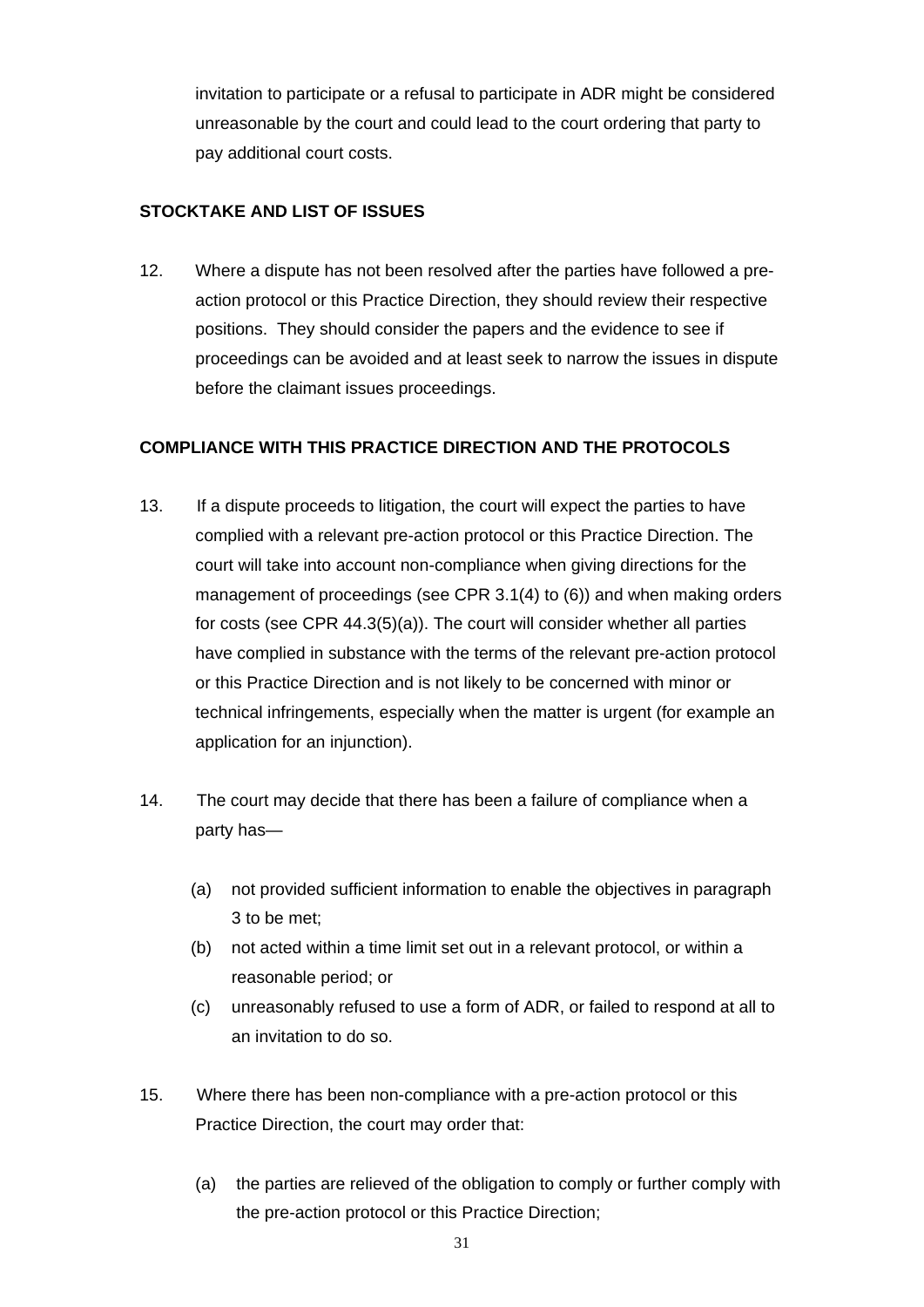- (b) the proceedings are stayed while particular steps are taken to comply with the pre-action protocol or this Practice Direction;
- (c) sanctions are to be applied.
- 16. The court will consider the effect of any non-compliance when deciding whether to impose any sanctions which may include—
	- (a) an order that the party at fault pays the costs of the proceedings, or part of the costs of the other party or parties;
	- (b) an order that the party at fault pay those costs on an indemnity basis;
	- (c) if the party at fault is a claimant who has been awarded a sum of money, an order depriving that party of interest on that sum for a specified period, and/or awarding interest at a lower rate than would otherwise have been awarded;
	- (d) if the party at fault is a defendant, and the claimant has been awarded a sum of money, an order awarding interest on that sum for a specified period at a higher rate, (not exceeding 10% above base rate), than the rate which would otherwise have been awarded.

# **LIMITATION**

17. This Practice Direction and the pre-action protocols do not alter the statutory time limits for starting court proceedings. If a claim is issued after the relevant limitation period has expired, the defendant will be entitled to use that as a defence to the claim. If proceedings are started to comply with the statutory time limit before the parties have followed the procedures in this Practice Direction or the relevant pre-action protocol, the parties should apply to the court for a stay of the proceedings while they so comply.

### **PROTOCOLS IN FORCE**

18. The table sets out the protocols currently in force and from which date.

| <b>Protocol</b> | <b>Came into force</b> |
|-----------------|------------------------|
| Personal Injury | 6 April 2015           |